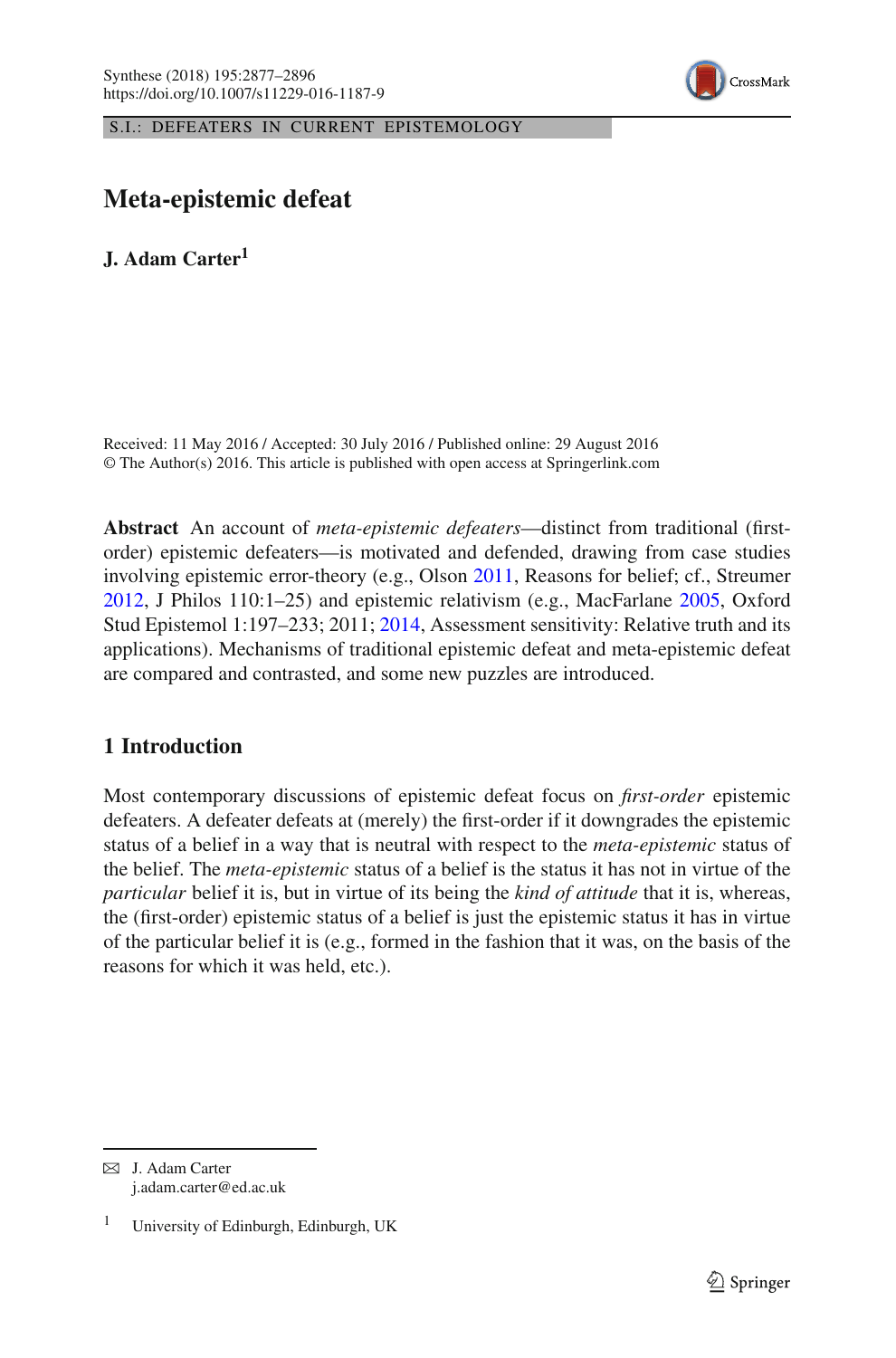Examples of first-order epistemic status, the kind of status that stands subject to traditional (e.g., rebutting and undercutting<sup>1</sup>) first-order defeaters, include knowledge and justification<sup>2</sup>. Examples of second-order epistemic status are things like being *objectively* justified, being *objectively* known, viz., status that a given belief has in virtue of the kind of attitude it is, however, not in virtue of the particular belief it is (e.g., and so not in virtue of its being formed as it was, on the basis of the reasons for which it was held, etc.).

Obviously, first-order epistemic status matters. We care about whether our beliefs are justified, known, etc. But meta-epistemic status matters, too. As Paul Boghossian  $(2001; 2006)$  $(2001; 2006)$  $(2001; 2006)$  $(2001; 2006)$  argues<sup>[3](#page-1-2)</sup>, when we assess—in epistemology as well as in ordinary circumstances—whether a given belief is justified or known, we generally take it that that there is an objective fact of the matter, one that is potentially knowable<sup>[4](#page-1-3)</sup>. And so we—most of us, anyway<sup>5</sup>—take it that the first-order epistemic status our beliefs enjoy is *objective* epistemic status, viz., objective justification and knowledge. Accordingly, just as we take it to be a kind of epistemic loss if (in the presence of a defeater) a given belief, *p*, is no longer justified or known, it is also natural to suppose we've suffered some sort of epistemic loss if, upon acquiring some new belief *q*, we regard the objectivity of our justification for believing  $p$  to be imperiled or vanquished<sup>6</sup>.

The rich literature on defeaters in epistemology is a testament to the fact that we care about the various mechanisms under which first order status can be downgraded, and potentially regained. But given that meta-epistemic status matters, too, it's curious that the defeasibility of *this* kind of status has been comparatively overlooked. *How* exactly does meta-epistemic status get downgraded, when it does? What are the mechanisms by which this could happen, and how do these relate to the mechanisms by which first-

<span id="page-1-0"></span><sup>&</sup>lt;sup>1</sup> The traditional distinction, between *rebutting* and *undercutting* defeaters is due to [Pollock](#page-18-3) [\(1986\)](#page-18-3), and this distinction concerns whether the defeater in question defeats by supporting the negation of the target proposition, in the rebutting case, as opposed to indicating that the grounds of the target belief do not sufficiently support its truth, in the undercutting case. Another important distinction, which has been highlighted by (among others) Lackey [\(1999,](#page-18-4) [2005\)](#page-18-5), concerns *psychological* (or, mental state defeaters) versus *normative* defeaters, where the latter are beliefs that one (epistemically) should have, regardless of whether one in fact has them. For an overview of these differences, see [Carter](#page-17-2) [\(2015\)](#page-17-2). For general discussion, and some additional taxonomies of defeat, see [Sudduth](#page-19-1) [\(2008\)](#page-19-1).

<span id="page-1-1"></span><sup>&</sup>lt;sup>2</sup> The defeat of the former asymmetrically entails the defeat of the latter. Whereas psychological or mental state defeaters are capable of defeating either justification or knowledge, it's debatable whether 'propositional defeaters' suffice to defeat justification. For discussion on this point, see [Sudduth](#page-19-1) [\(2008](#page-19-1)). Cf., [Baker-Hytch and Benton](#page-17-3) [\(2015\)](#page-17-3) for a recent statement of opposition to regarding knowledge as subject to a defeater-framed condition.

<sup>3</sup> Most influentially, in his 2006 monograph *Fear of Knowledge.* See also [Siegel](#page-18-6) [\(2013](#page-18-6)) and [Seidel](#page-18-7) [\(2014](#page-18-7)).

<span id="page-1-3"></span><span id="page-1-2"></span><sup>4</sup> Boghossian [\(2006,](#page-17-1) p. 76) adds that 'Whenever we confidently judge that some belief is justified on the basis of a given piece of information, we are tacitly assuming that such facts are not only knowable but that they are known. And in doing epistemology, we not only assume that they are knowable, we assume that they are knowable a priori'. For related remarks, see Boghossian [\(2001](#page-17-0), p. 2). For more general defences of the view that epistemologists often (in their first-order projects) typically tacitly assume a minimal kind of meta-epistemic realism, see Carter [\(2016](#page-18-8), Ch. 1). Cf., [Cuneo](#page-18-9) [\(2007](#page-18-9)).

<sup>5</sup> The epistemic relativist demurs here. See, for example, [Kusch](#page-18-10) [\(2010\)](#page-18-10).

<span id="page-1-5"></span><span id="page-1-4"></span><sup>6</sup> What this involves will be clarified in Sect. [4.](#page-11-0)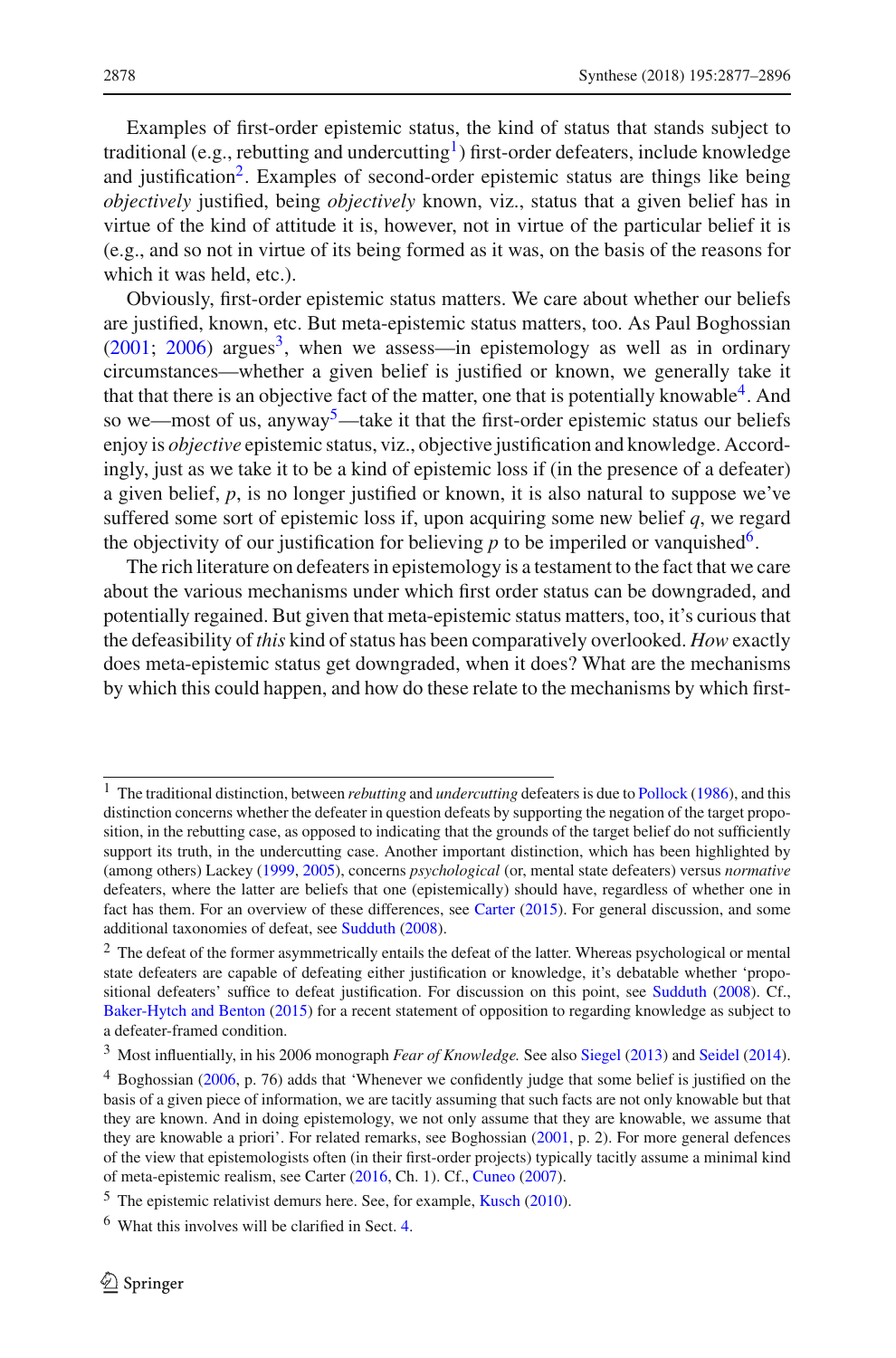order epistemic status gets downgraded? More generally: how does meta-epistemic defeat work $7$ ?

This paper will attempt to examine this general question through two case studies involving two very different positions in meta-epistemology: error theory and relativism. Here is the plan. Section [2](#page-2-1) discusses what I will call *error-theoretic metaepistemic defeaters*. Section [3](#page-8-0) discusses *relativist meta-epistemic defeaters*. Though there are some interesting differences between how these two kinds of meta-epistemic defeaters work, there are also important commonalities. In Sect. [4,](#page-11-0) I'll summarise these commonalities and taxonomise how meta-epistemic defeaters interface with familiar distinctions in the literature on (first-order) defeaters, raising some new puzzles in the process.

#### <span id="page-2-1"></span>**2 Error-theoretic meta-epistemic defeaters**

Philosophers who are reluctant to agree that claims about knowledge and justification attain objective epistemic status generally agree on a much more basic point: that there *are* epistemic reasons for beliefs. For example, epistemic relativists such as [Rorty](#page-18-11) [\(1980\)](#page-18-11) countenance epistemic reasons. Rorty just thinks that the epistemic authority that epistemic reasons aspire to is confined to the social contexts giving rise to them, a point that absolutists like Boghossian deny. But *neither* denies that there *are* epistemic reasons.

Enter here the epistemic error theorist. Think of epistemic error-theory as analogous to moral error-theory<sup>8</sup>. The moral error theorist (e.g., [Mackie 1977](#page-18-12)) draws our attention to the queerness of moral properties, which would be "qualities or relations of a very strange sort, utterly different from anything else in the universe" (1977, p. 38). We have, Mackie thinks, no reason to think moral properties are ever actually instantiated in the world, and thus, that there are no facts consisting in the instantiation of such properties. All statements that attribute moral properties (e.g., including attributions of moral reasons) are false.

The meta-epistemic analogue to this position—epistemic error-theory (e.g, [Olson](#page-18-0) [2011\)](#page-18-0) regards epistemic properties as in the same boat as moral properties. Thus, as Nishi Shah [\(2011](#page-18-13), p. 96) puts it:

... Just as no persons have the property of being a witch, so [according to the epistemic error theorist] there are no facts or states of affairs that have the property of being a reason for belief. Any judgment that attributes to something the property of being a reason for belief is, therefore, false.

Epistemic error-theory is of course an odd view; if it's true, it means that our practice of attributing epistemic reasons is fundamentally mistaken<sup>9</sup>. As Bart [Streumer](#page-19-0) [\(2012\)](#page-19-0)

<span id="page-2-0"></span><sup>7</sup> Of course, one might initially reject a presupposition of this question by suggesting there is no such interesting epistemological phenomenon. I motivate the case that there is in Sects. [2](#page-2-1) and [3](#page-8-0) .

<span id="page-2-2"></span><sup>8</sup> For a comprehensive discussion of meta-epistemological parallels to meta-ethics, see Cuneo [\(2007,](#page-18-9) Ch. 3).

<span id="page-2-3"></span><sup>9</sup> Note that epistemic error theory is, in principle, a view that concerns epistemic properties *tout court,* and not just epistemic reasons attributions. As it so happens, most discussions of epistemic error-theory have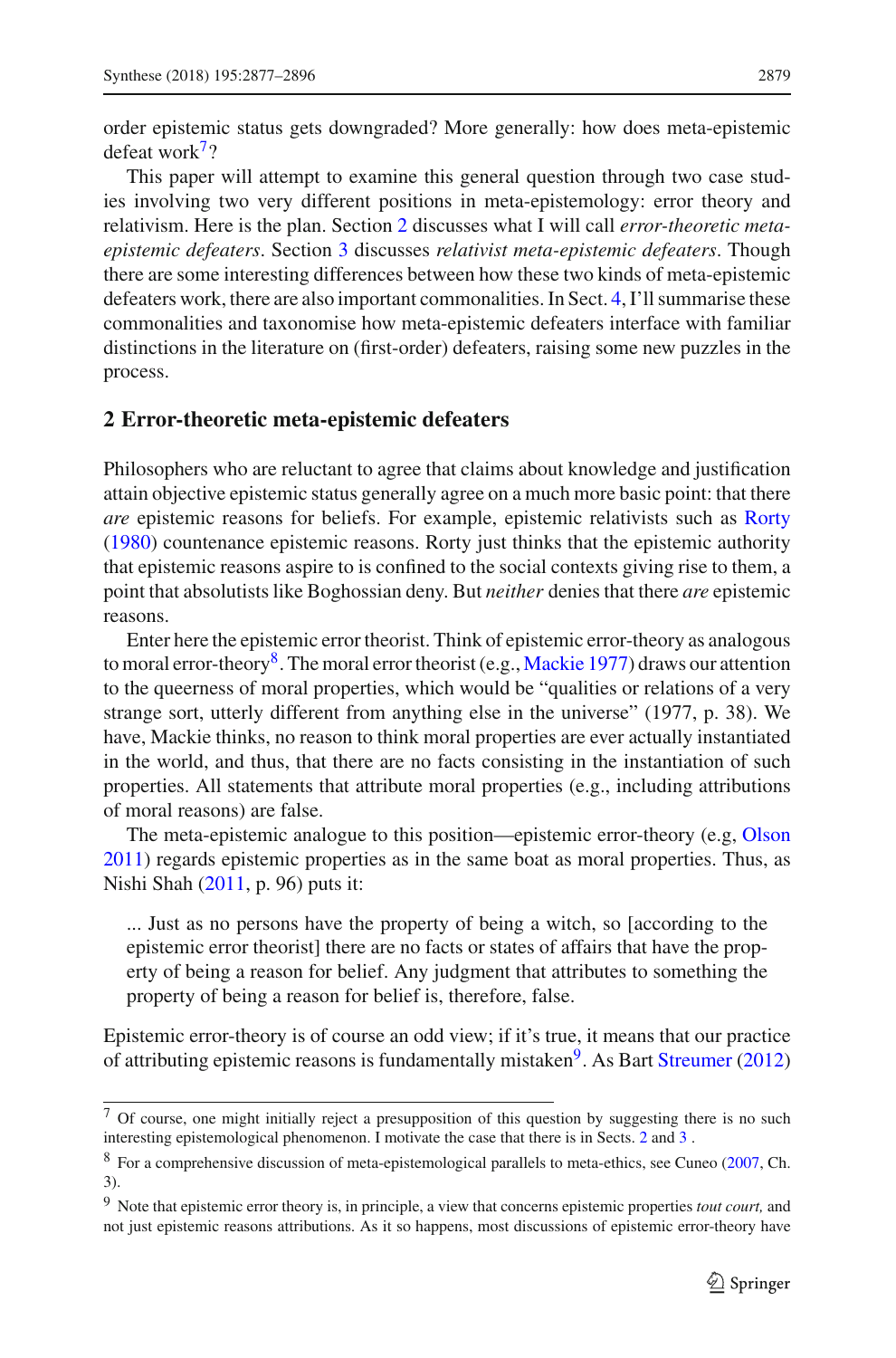has argued, it might not even be possible to *believe* this view, regardless of whether it is true<sup>10</sup>. And, as Crispin [Wright](#page-19-2) [\(1994\)](#page-19-2) suggests, the truth of epistemic error theory would seem to call into doubt the sensicality of continuing to engage seriously with epistemological questions $^{11}$  $^{11}$  $^{11}$ . But let's set all of this aside.

There are currently arguments available, the most developed of which are due to Jonas Olson (e.g., [2011](#page-18-0), [2014\)](#page-18-14) which claim that epistemic error theory is in fact true. The arguments are sophisticated, though for our purposes, the details won't matter<sup>12</sup>. Let's now consider the following case.

*Lemonade:* A student, *A*, sees what appears to be a glass of lemonade sitting on his meta-ethics professor's desk, and, accordingly, forms the belief that there is. Call this belief lemonade. After some further discussion with the professor and two classmates, *A* then acquires three further beliefs, in addition to LEMONADE, which are: (i) MOUNTAIN DEW, (ii) HALLUCINATION and (iii) ERROR THEORY. mountain dew is the belief that the meta-ethics professor drinks only Mountain Dew (which is different from, but looks like, lemonade). HALLUCINATION is the belief that *A* has recently ingested crystal  $DNT<sup>13</sup>$ , which causes inaccurate but highly believable hallucinations. ERROR THEORY is the belief that Jonas Olson's arguments for epistemic error theory (as outlined during the class by the professor drinking the yellow looking drink) are persuasive, and thus, that there are no reasons for belief.

Stipulate that *A*'s original belief, LEMONADE, is epistemically unimpeachable at the time of its formation. A, let's assume, is justified in believing LEMONADE<sup>14</sup>, prior to

<sup>13</sup> N-Dimethyltryptamine.

Footnote 9 continued

had as their focus epistemic reasons, and so for the present purposes I'm articulating the view in a way that reflects this focus.

<span id="page-3-0"></span><sup>&</sup>lt;sup>10</sup> However, as [Streumer](#page-19-0) [\(2012\)](#page-19-0) argues, it is this peculiar feature of epistemic error theory that as Streumer sees it insulates the view from familiar kinds of objections.

<span id="page-3-1"></span><sup>&</sup>lt;sup>11</sup> See, for example, Wright [\(1994](#page-19-2), p. 9). Cf., Miller [\(2014](#page-18-15), Sect. 3) For a related argument to the effect that epistemic error theory is self-defeating, see Cuneo [\(2007,](#page-18-9) p. 117).

<span id="page-3-2"></span><sup>12</sup> In short, [Olson](#page-18-0) [\(2011\)](#page-18-0) rejects epistemic reasons understood as *categorical* reasons for belief, reasons which transcend individuals' desires, roles, etc. For some representative discussions of the categorical character of epistemic reasons, as such, see for example Feldman [\(2000](#page-18-16), p. 682) and Railton [\(1997,](#page-18-17) p. 53). Olson rejects categorical and thus epistemic reasons for belief because, if there were any, they would be reasons that are implied by what Olson calls *transcendent* norms (as opposed to 'immanent norms', the latter of which imply merely *non*-categorical, or hypothetical, reasons). But Olson thinks that the arguments for rejecting transcendent norms in ethics also support the rejection of transcendent norms in epistemology. Olson describes the difference between transcendent and immanent norms as follows:

<sup>&</sup>quot;[Transcendent norms'] reason-giving force transcends agents' desires, ends, activities, or institutions. Immanent norms, by contrast, are those whose reason-giving force depends on agents' desires or ends, their engagement in certain rule-governed activities, or their occupation of certain roles; the reasongiving force of immanent norms does not transcend desires or ends, or rule-governed activities or roles, which is why immanent norms imply only non-categorical reasons."

<span id="page-3-4"></span><span id="page-3-3"></span><sup>&</sup>lt;sup>14</sup> We could just as easily run a version of the case in which *A knows* LEMONADE, by supposing that it's true that the professor's class contains lemonade, and thus that the first two defeaters (i.e., mountain dew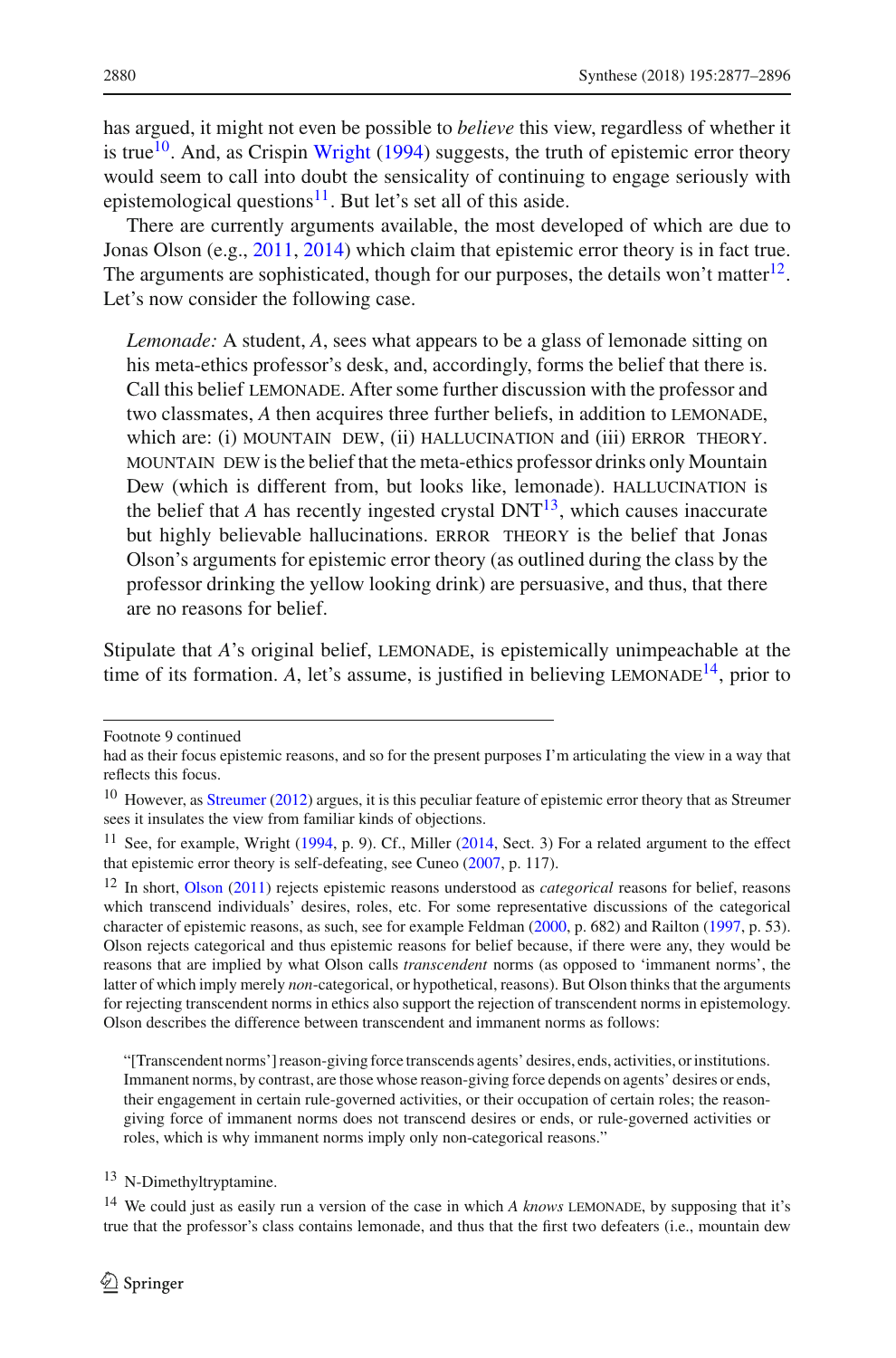acquiring the further beliefs *A* acquires. By acquiring the belief mountain dew, *A* acquires (in the sense of [Pollock 1986\)](#page-18-3) a *rebutting* defeater for believing lemonade, which defeats *A*'s justification for lemonade by indicating that lemonade is false. By acquiring the belief hallucination, *A* acquires an *undercutting* defeater for lemonade. hallucination indicates that the process (perception) that issued *A*'s LEMONADE belief is unreliable in the present circumstances, given the ingestion of crystal DNT, and so therefore not sufficiently indicative of the truth of lemonade. But what about ERROR THEORY? What implication does *A*'s acquiring ERROR THEORY have for the status of *A*'s original justified belief that what is sitting on the professor's desk is a glass of lemonade?

One line of response to this question is that *A*'s acquisition of the ERROR THEORY belief is entirely orthogonal to the epistemic status of *A*'s LEMONADE belief. Call this *orthogonalism.* If orthogonalism is true, then this of course undermines the thought that *A*'s acquiring ERROR THEORY might (in some way) defeat in any interesting way the epistemic status of *A*'s belief LEMONADE.

The reasoning in support of orthogonalism goes as follows. (i) *A*'s acquisition of error theory can potentially defeat the epistemic status of *A*'s belief lemonade *only if A*'s acquisition of ERROR THEORY is relevant in some way to the truth of *A*'s belief that LEMONADE. But, whether (ii) *A*'s belief that ERROR THEORY is true is irrelevant to the truth of *A*'s belief that LEMONADE; (iii) Therefore, it's not the case that *A*'s acquisition of ERROR THEORY can potentially defeat the epistemic status of A's belief that LEMONADE.

Let's simply grant the orthogonalist's premise (i)—i.e., that *A*'s acquisition of error theory can potentially defeat the epistemic status of *A*'s belief lemon-ADE only if *A*'s acquisition of ERROR THEORY is relevant in some way to the truth of *A*'s belief that lemonade. Even if this much is conceded, we needn't accept the conclusion of the orthognalist's reasoning. This is because we should reject premise (ii). In short, this is because premise (ii) overgeneralizes in such a way that it has implausible implications concerning *undercutting* defeat.

Consider that undercutting defeaters are epistemically significant because they indicate that the grounds one has for one's belief aren't sufficiently indicative of the truth of the target proposition. After all, hallucination is epistemically significant for *A vis-à-vis* lemonade because it indicates that *A*'s grounds for believing lemonade aren't sufficiently indicative of the truth of lemonade. But, *A*'s acquisition of the belief error theory *also* (like hallucination) indicates that *A*'s grounds aren't sufficiently indicative of the truth of lemonade. Specifically, *A's* acquisition of error THEORY indicates that A's grounds aren't sufficiently indicative of the truth of LEMON-ADE by indicating that *A* simply lacks the grounds which *A* originally thought *A* had which indicated the truth of LEMONADE.

What this means is that if orthogonalism is correct, then, it becomes at best mysterious why undercutting defeaters are epistemically significant. So if *A*'s coming to believe that Jonas Olson's arguments for epistemic error theory are plausible

Footnote 14 continued

and hallucination) are misleading. However, it's simpler to make the point in terms of justification, which doesn't require that we make either of those defeaters misleading.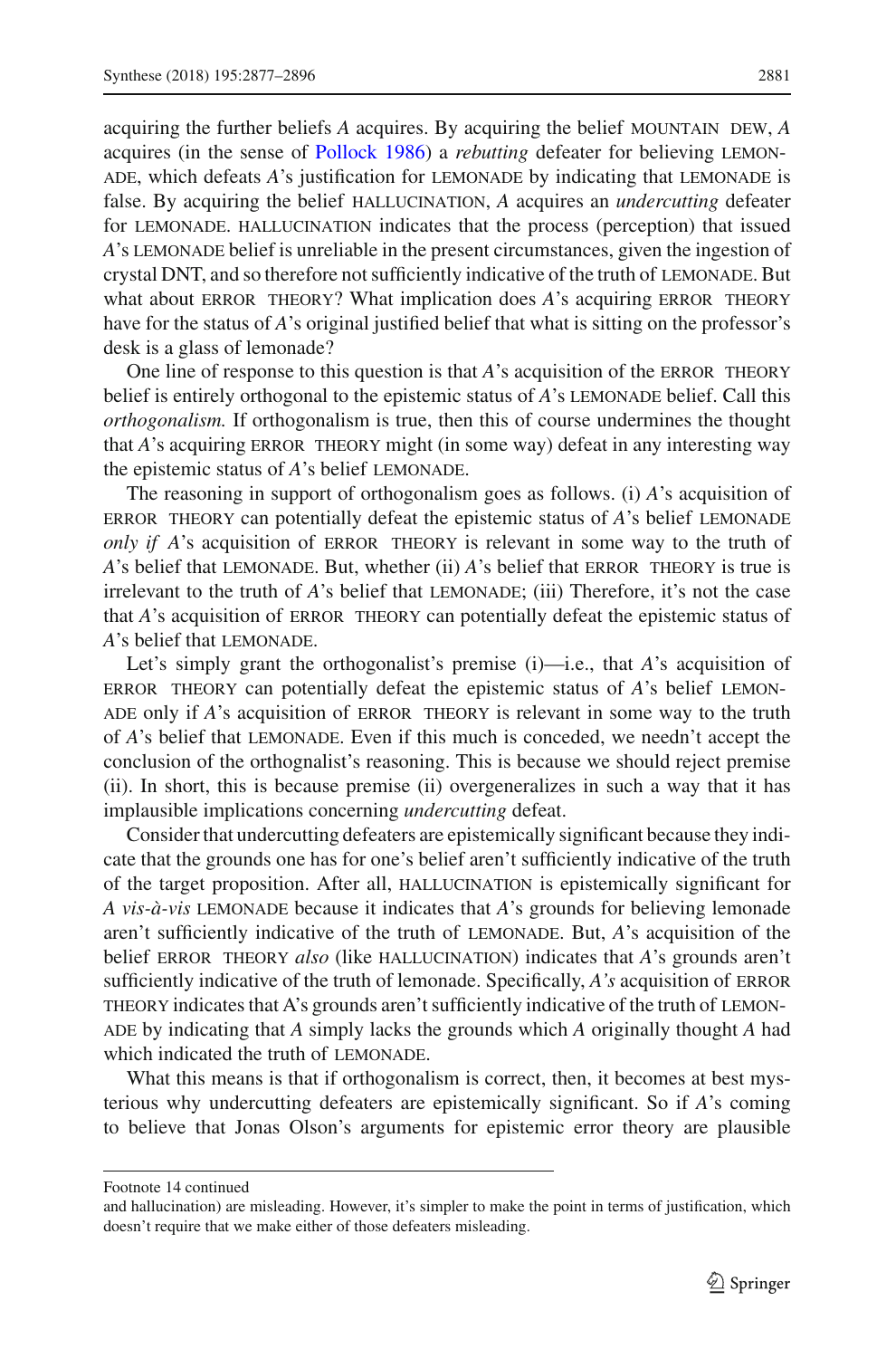can't defeat in any way the epistemic status of *A*'s belief that the glass the professor is drinking from is filled with lemonade, it's *not* because orthogonalism is true.

As I indicated in the previous section, I think there is an interesting kind of epistemic defeat at the *meta*-epistemic level. And that is indeed what I think is going on in the case described above. However, before engaging with this, I want to consider one further diagnosis of the *Lemonade* case according to which *A*'s acquisition of the error theory belief *does* count as a defeater for *A*'s justification for lemonade, but *not* by defeating the meta-epistemic status of *A*'s justification for LEMONADE. Rather, on the diagnosis I will now consider, the epistemic status that is defeated is just regular first-order (not-second-order) status: by acquiring error theory, *A* simply loses (on this envisioned diagnosis) *A*'s justification for believing that LEMONADE.

In order to get this assessment of the case in view, we need to introduce a different kind of epistemic defeater, called a *no-reason defeater.* According to Michael [Bergmann](#page-17-4) [\(1997\)](#page-17-4), a *no-reason defeater* for a belief, *p*, is a reason to believe that it's no longer reasonable to believe *p* given that (a) one has no reason for believing *p* and (b) the belief that *p* is the sort of belief that it's reasonable to hold only if one has evidence for *p* [\(Bergmann 1997,](#page-17-4) pp. 102–103)<sup>15</sup>. For example, suppose I believe that the President is in Boston. But then, on reflection, I can't locate any reason I have for believing this, while maintaining also that this is the kind of proposition that's reasonable to hold only if I have evidence for it. I thereby acquire on Bergmann's view a no-reason defeater for my (would-be) justification for my belief that the President is in Boston.

Consider now the following question: Is *A*'s acquisition of the belief error-THEORY plausibly a no-reason defeater for *A*'s justification for believing LEMONADE? There's an initially plausible story for why it is. And if this story is right, then the notion of meta-epistemic defeat needn't enter the picture here.

The 'no-reason' diagnosis of the *Lemonade* case goes as follows: in *Lemonade, A,* in acquiring the belief ERROR THEORY, is in much the same position as I am when on reflection I can't locate any reason for believing the President is in Boston. In both cases, it looks as though one comes to believe<sup>16</sup> that one lacks a reason for believing the target proposition, even though the target proposition would be reasonable to believe only if there is some evidence for it. In short, on this line of thinking, ERROR THEORY is a 'no reason' defeater because believing it is tantamount to rejecting that you have a reason for believing the professor's glass is full of lemonade.

The 'no-reason' diagnosis is, granted, an elegant way to think about the case. However, it is on closer consideration unworkable. The reason has to do with *defeater defeaters*, the acquisition of which neutralizes the original defeater and in the course of

<span id="page-5-0"></span><sup>&</sup>lt;sup>15</sup> For further discussion, see Sudduth [\(2008,](#page-19-1) Sect. 6a). [Plantinga](#page-18-18) [\(1993\)](#page-18-18) also discusses a variety of defeat with the profile of what Bergmann calls a no-reason defeater. Thanks to Andrew Moon for drawing my attention to this point.

<span id="page-5-1"></span><sup>16</sup> For instance, me, by failing to locate any reason for my belief that the President is on Boston, *A* by coming to believe that *A* lacks any reason to believe there is lemonade in the professor's glass because there are not reasons for belief.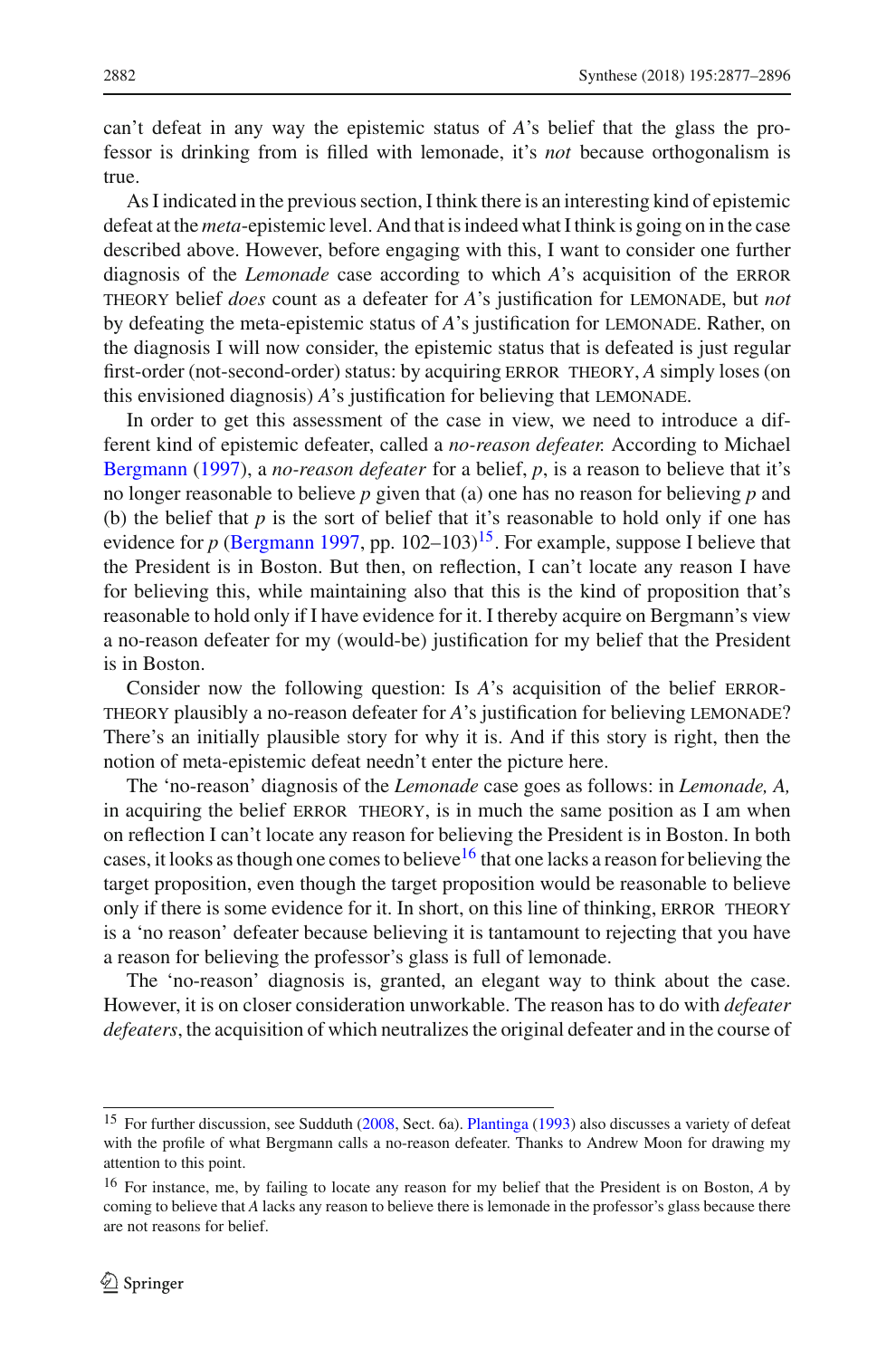doing so causes the target belief to regain its previous epistemic status prior to having that status defeated.<sup>[17](#page-6-0)</sup>

A defeater-defeater can be illustrated by a simple example. Let's simply run a twist on our case used to illustrate a no-reason defeater. In short, I believe that the President is in Boston, but on reflection, I can't locate any reason I have for believing this. Let's now add to the story. Suppose that what accounts for why I actually hold the belief that the President is in Boston is that I overheard some people mentioning this. Because the circumstances under which I encoded this information were unremarkable (e.g., overheard on a train) I do not remember the reason for my belief when I attempt to locate it.

On the no-reason line, my inability to locate this reason defeats my justification for believing that the President is in Boston. As the recent epistemic situationist literature has indicated<sup>18</sup>, our cognitive abilities are to a significant extent influenced by environmental factors, including weather-induced negative mood<sup>19</sup>. Suppose I fly to Svalbard, and my mood deteriorates, improving my memory recall just enough so that I can now locate my reason for believing that the President is in Boston—viz., that I overheard it that morning on a train. Having now accessed this reason which was previously inaccessible to me, I acquire a *defeater-defeater*; it defeats my no-reason defeater. I no longer am such that I cannot locate a reason for my belief. The (previous) defeater is accordingly neutralized.

Let's return now to *Lemonade*. If ERROR THEORY were a no-reason defeater for lemonade, then, as such, it could *itself* be neutralized by the kinds of defeaterdefeaters that characteristically defeat no-reason defeaters. But, as I want to suggest, error theory can't *in principle* be defeated this way, i.e., *via* one's coming to believe of some reason that that is one's for believing the target proposition. Therefore, the conclusion we should draw is that *A*'s acquisition of the error theory belief cannot be a no-reason defeater.

To appreciate this point, the first step will be to run a 'no-reason defeater' variation on the original *Lemonade* case.

*Lemonade\*:* A student, *A*, sees what appears to be a glass of lemonade sitting on his meta-ethics professor's desk. Furthermore, *A* overhears other students talking about the lemonade on the professor's desk, and even more, the professor announces that she is drinking lemonade. *A* accordingly forms the belief that there is lemonade on his professor's desk. Call this belief lemonade. *A* then (due to a moment of confusion and blurred vision, due to anxiety) tries but fails to locate a reason for believing lemonade but cannot find one. The spell of anxiety subsides. *A* then reflects and is able to locate the various reasons he has for believing that there is a glass of lemonade on his professor's desk.

In *Lemonade\**, *A*'s no-reason defeater for his justification for believing LEMONADE is defeated when, after the spell of anxiety subsides, *A* can locate several reasons *A* has for

<sup>&</sup>lt;sup>17</sup> For discussion of defeater-defeaters, see for example [Lackey](#page-18-19) [\(2003\)](#page-18-19).

<span id="page-6-0"></span><sup>&</sup>lt;sup>18</sup> For some representative discussions of epistemic situationism, see Alfano [\(2012,](#page-17-5) [2014](#page-17-6); forthcoming).

<span id="page-6-2"></span><span id="page-6-1"></span><sup>&</sup>lt;sup>19</sup> As experimental studies reported by [Forgas et al.](#page-18-20) [\(2009\)](#page-18-20) show, memory recall is better in conditions in which bad weather generates a negative mood, than in good weather.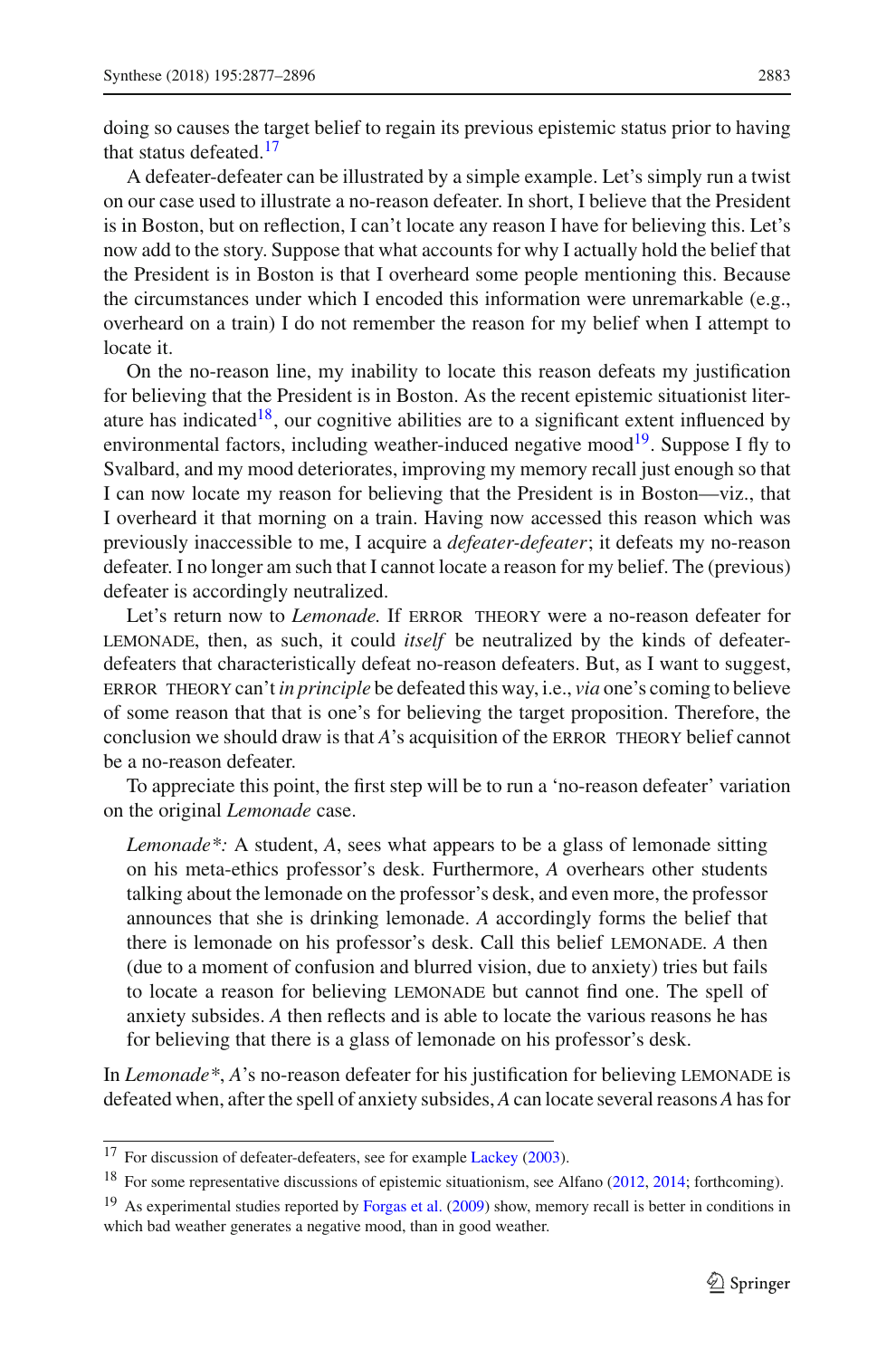believing lemonade—viz., that *A* saw what appeared to be a glass of lemonade sitting on his professor's desk, that *A* overheard other students talking about this, and that the professor herself announced that she is drinking lemonade. Any one of these reasons *A* locates suffices to defeat the no-reason defeater *A* acquired for lemonade when, during the anxiety spell, *A* tried but failed to locate a reason for believing LEMONADE. A thus *regains* his justification for believing LEMONADE.

But—and this is why *A*'s acquisition of the error theory belief in *Lemonade* cannot be a no-reason defeater—*these kinds of defeater-defeaters cannot defeat* A's error theory belief. In order to bring this point into sharp relief, consider a final twist on *Lemonade*:

*Lemonade\*\*:* A student, *A*, sees what appears to be a glass of lemonade sitting on his meta-ethics professor's desk. Furthermore, *A* overhears other students talking about the lemonade on the professor's desk, and even more, the professor announces that she is drinking lemonade. Over the course of the meta-ethics lecture, *A* comes to believe that that Jonas Olson's arguments for epistemic error theory (as outlined during the class by the professor drinking the yellow looking drink) are persuasive, and thus, that there are no reasons for belief. *A* can on reflection locate what previously she regarded as her reasons for believing lemonade, viz., the perceptual evidence and the student and professor testimony.

Notice that, in *Lemonade\**, when *A*'s anxiety subsides and *A* subsequently recalls the perceptual and testimonial evidence *A* had acquired for believing lemonade, he was by reflecting on this able to defeat the no-reason defeater acquired during the anxiety attack. But reflecting on these things does *not* have the same kind of epistemic significance in *Lemonade\*\*.* Having acquired (in *Lemonade\*\**) the belief that Jonas Olson's arguments for epistemic error theory are persuasive, reflecting on such things as that *A*'s professor told him she was drinking lemonade does not by *A*'s own lights furnish *A* with a reason for believing there is lemonade in the glass.

Here, a quick parallel to scepticism is useful. Ordinarily, a hand-like appearance is evidence that there is a hand. However, as Crispin Wright [\(2007,](#page-19-3) pp. 26–27) puts it, if you replace the presumption that there is an external world with reason to believe you are instead a handless brain in a vat, whose experiences are being controlled by a highly sophisticated computer program, then the experience of seeing what appears to be a hand supports *not* the claim that there is a hand, but instead the claim that:

The computer is right now implementing a phase of its program which requires me to suffer the illusion of having a hand and holding it up in front of my face (2007, p. 27).

Likewise, if you replace the presumption that there are reasons for belief with the belief that (as the epistemic error-theorist tells us) there are *not*, then appreciating that you believe that the glass looks like it's full of lemonade, and that a classmate and the professor herself told you it's filled with lemonade, does not support your believing you have a *reason* for believing lemonade. Rather, it indicates to you that you have the sort of things that would ordinarily (by others) be called reasons to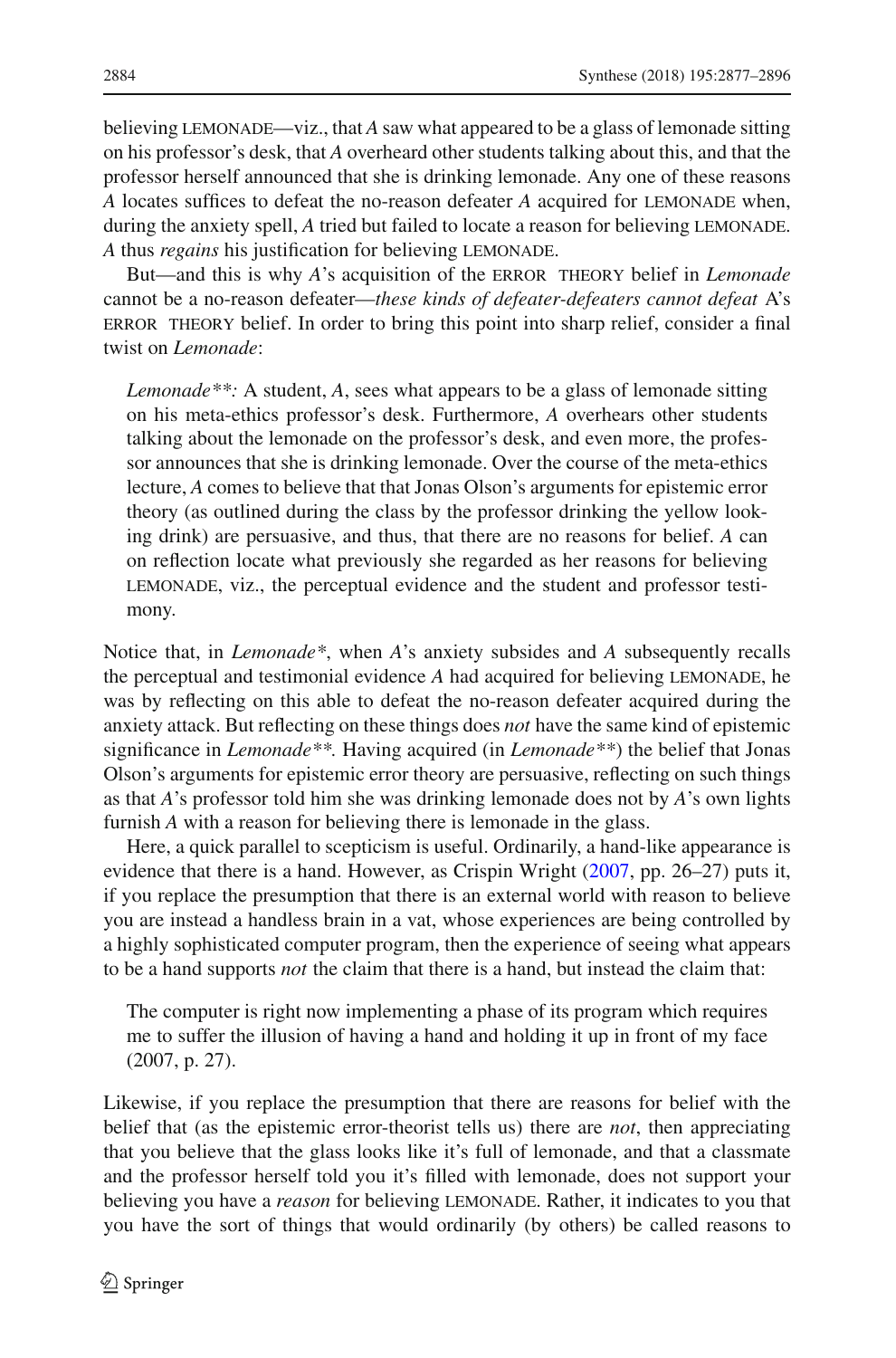believe lemonade, but which you (taken in by the professor's exposition of Olson's arguments) now believe are *not* reasons to believe lemonade.

In short, no-reason defeaters are defeated by the production of reasons. A's ERRORtheory belief however is not defeated by the production of the very kinds of reasons that defeat paradigmatic no-reason defeaters. And so *A*'s error-theory belief is not a no-reason defeater.

The line I want to advance, and which I will sharpen in §4, is that *A*'s acquiring the error theory belief in *Lemonade* is best understood as a *meta-epistemic* defeater. As such, it defeats meta-epistemic status, not first-order epistemic status, and it does so on a *reflective* level, and in a way that is subject to an altogether different form of defeat itself. I'll unpack these ideas further. But first, it will be helpful to contrast the kind of error-theoretic defeater outlined in this section with a very different kind of meta-epistemic defeater, which is generated *via* the acquisition of beliefs about relativism and knowledge.

### <span id="page-8-0"></span>**3 Relativist meta-epistemic defeaters**

In a series of recent works, [MacFarlane](#page-18-1) [\(2005](#page-18-1), [2010,](#page-18-21) [2014\)](#page-18-2) has argued that knowledgeascribing sentences do not get their truth values absolutely, but only relatively $^{20}$  $^{20}$  $^{20}$ . For example, suppose I say that "Rory knows that Paris is the capital of France." Whether this is true, on MacFarlane's relativist semantics for knowledge ascriptions, depends on the epistemic standards that feature in the *assessor's context*, which is the context in which my knowledge ascription is being assessed as true or false. My knowledgeascription is thus what MacFarlane calls *assessment-sensitive.*

Of course, when I say "Rory knows that Paris is the capital of France," this can be assessed for truth or falsity from *indefinitely* many perspectives. And so what this means is that the sentence I utter when I say "Rory knows that Paris is the capital of France" does not get a truth-value absolutely, only relatively.

MacFarlane's overarching argument for a relativist treatment of knowledge ascriptions is that, in short, it better explains our patterns of using "knows" than do other competitor views—e.g., traditional (insensitive) invariantism<sup>21</sup>, attributor contextual- $\mathrm{ism}^{22}$ , and subject-sensitive invariantism<sup>23</sup>.

<span id="page-8-1"></span><sup>&</sup>lt;sup>20</sup> MacFarlane, along with [Kölbel](#page-18-22) [\(2002,](#page-18-22) [2003](#page-18-23)) and others have defended a truth-relativist semantics in various domains of discourse, including (along with knowledge-attributions) predicates of personal taste, indicative conditionals, gradable adjectives, future contingents and epistemic modals. For an overview of some of these projects, see Baghramian and Carter [\(2015,](#page-17-7) Sect. 5). For two other defenses of a relativist semantics for knowledge-attributions, see [Richard](#page-18-24) [\(2004\)](#page-18-24) and [Kompa](#page-18-25) [\(2002\)](#page-18-25). Kompa's view, however, might be best classified not as relativism but as non-indexical contextualism. For discussion of non-indexical contextualism and its relationship to relativism, see [MacFarlane](#page-18-26) [\(2009\)](#page-18-26).

<span id="page-8-2"></span> $21$  Traditional invariantism is the received or standard semantics for knowledge-ascriptions, according to which "knows" is not context-sensitive. For a sample explicit defense of this view, see [Williamson](#page-19-4) [\(2005](#page-19-4)).

<sup>22</sup> See for example [Cohen](#page-18-27) [\(1986](#page-18-27)), [DeRose](#page-18-28) [\(1992\)](#page-18-28) and [Lewis](#page-18-29) [\(1996\)](#page-18-29).

<span id="page-8-4"></span><span id="page-8-3"></span><sup>&</sup>lt;sup>23</sup> Notable proponents include [Hawthorne](#page-18-30) [\(2004](#page-18-30)) and [Stanley](#page-19-5) [\(2005](#page-19-5)). For discussion of MacFarlane's arguments against traditional invariantism, contextualism, subject-sensitive invariantism, see Carter [\(2016](#page-18-8), Ch. 7).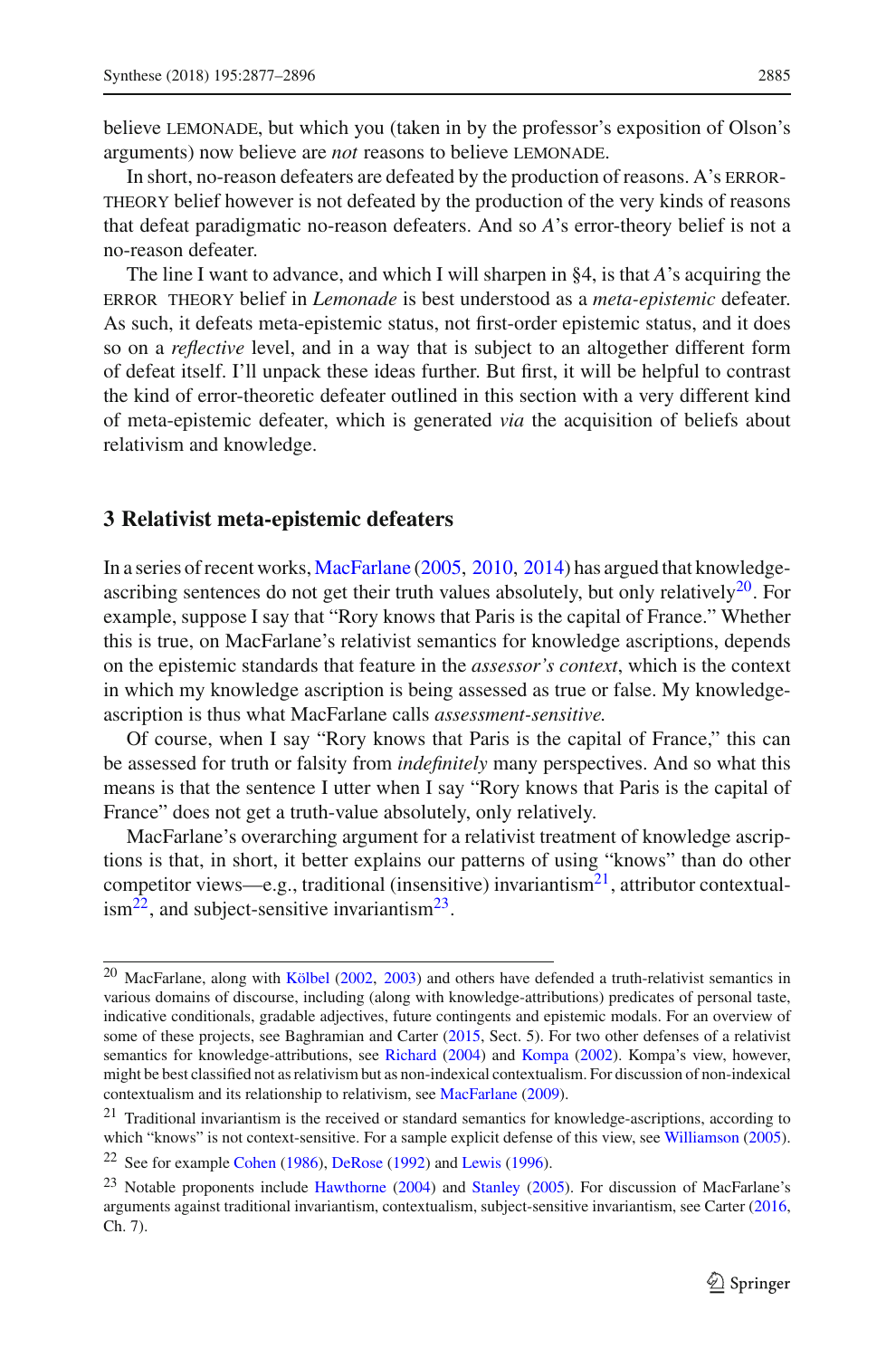Again, the details of MacFarlane's argument won't concern us here. What matters (for our purposes) is that this position is on the table, and that there are established arguments for the view.

Consider now, the following case:

*Oven*: *A* and *B* have just left for a holiday in Timbuktu. *B* asks *A* if *A* left the oven on. *A* says no, that he distinctly remembers turning it off. "I know the oven is turned off" he says, emphatically. *B* persists to doubt, as *B* did not see *A* turn the oven off. *A* thinks *B*'s doubts are foolish. Because it's a long way to Timbuktu, and the conversation about the oven is stressful, *A* tries to lighten the mood by putting on an audiobook of MacFarlane's [\(2014\)](#page-18-2) monograph, defending a truth-relativist semantics for a range of different expressions, including for knowledge-attributions. *A* is impressed with MacFarlane's careful arguments, and comes to believe that MacFarlane is right that "knows" is an assessmentsensitive expression, and so that knowledge-attributions do not get absolute truthvalues.

In *Oven*, would we expect *A* to continue to purport to know the oven was turned off after acquiring the belief—call it RELATIVISM—that a truth-relativist semantics for knowledge attributions is plausible? Most likely. After all, MacFarlane's semantics predicts that *A* will claim knowledge here. After all, from *A*'s perspective, where the context of use and the context of assessment are the same $^{24}$ , *A* plausibly satisfies the relevant epistemic standard for knowing. Positioned within the framework of MacFarlane's [\(2014\)](#page-18-2) most recent presentation of the view, what this means is that *A* can rule out the alternatives relevant at the context from which he is assessing the knowledge claim for truth or falsity. And after listening to the MacFarlane audiobook, *A* remains able to rule out the same alternatives as before. However, there is an important respect in which, at least from *A*'s own perspective, his knowledge claim cannot be put forward with the same kind of *authority* as before<sup>25</sup>.

In *Oven, A*'s acquisition of the RELATIVISM belief is best understood as a metaepistemic defeater *vis-à-vis A*'s claim to know that the oven is turned off. It defeats—in a way I will articulate in more detail in the next section—the meta-epistemic status of *A*'s knowledge claim by undermining the reasonableness of *A* to continuing to advancing the claim as objective. It does so much as, in the previous section,*A*'s coming to believe error theory, in the *Lemonade* case, undermines the reasonableness of *A*'s regarding the evidence she locates as reasons for believing LEMONADE.

<sup>24</sup> See MacFarlane [\(2014](#page-18-2), p. 60).

<span id="page-9-1"></span><span id="page-9-0"></span><sup>&</sup>lt;sup>25</sup> Recall again Boghossian's (e.g., [2006](#page-17-1)) point that, ordinarily at least, we take for granted that the status of epistemic assessments is objective, and to the extent that this is right (a point to which we'll return), it means that when *B* denies that *A* knows the oven is turned off, this disagreement isn't faultless. From *A*'s (original) perspective in claiming *A* knows the oven is turned off, *A* regards himself in being committed to regarding *B* as *incorrect* in denying this. However, upon acquiring the belief relativism, *A* no longer regards himself as having this commitment, because (again, influenced by MacFarlane's arguments) *A* regards *A*'s statement that *A* knows the oven is turned off to get a truth-value of 'false' when assessed by *B*. From *A*'s perspective, then, the acquisition of the relativism belief undermines the reasonableness of *A* continuing to put forward *A*'s knowledge claim *as* an objective claim.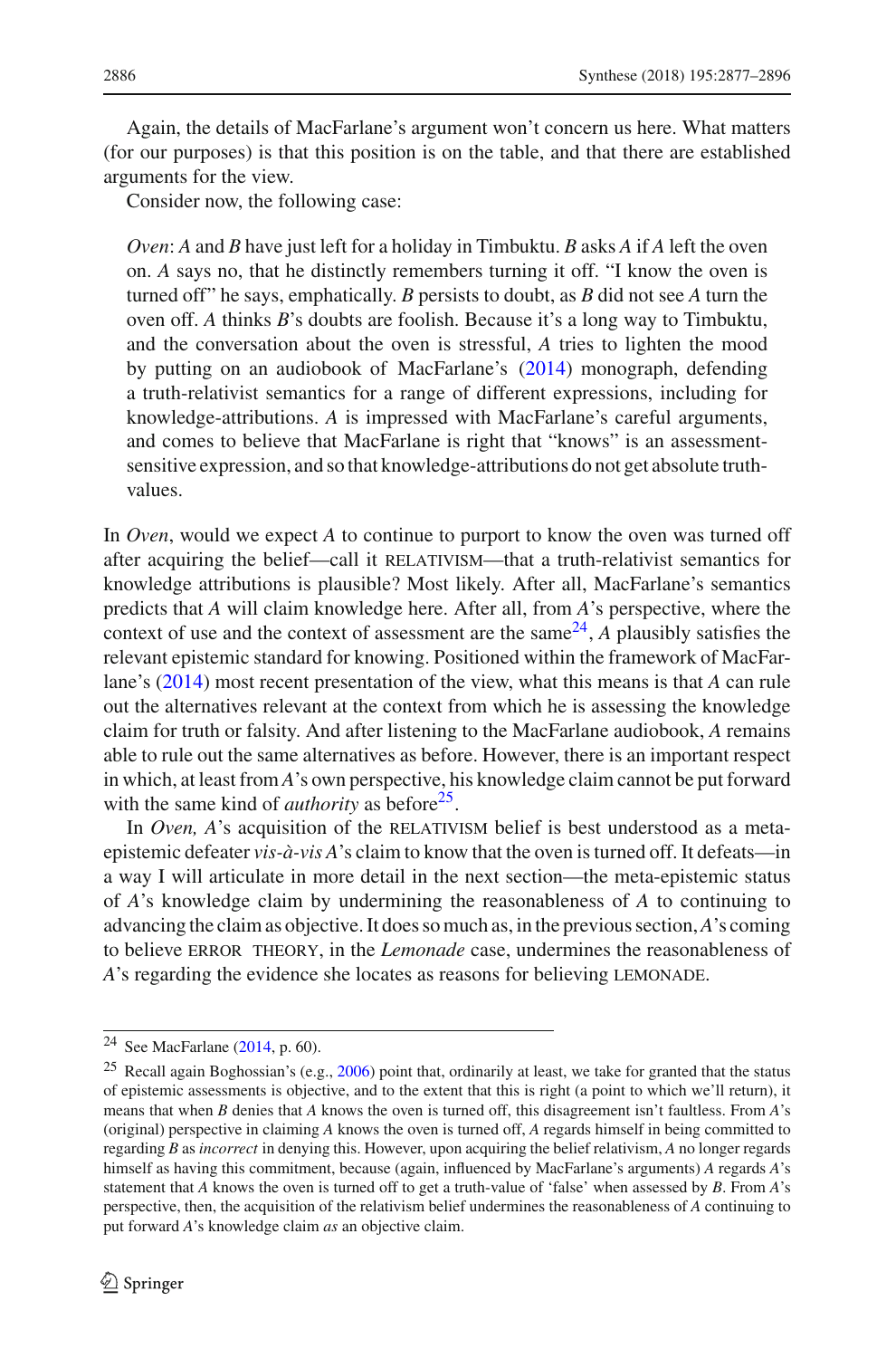First, though, I want to consider two competing diagnoses of the situation. The first draws from Martin Kusch's discussions of metaepistemology, and the second suggests that, if relativism is a defeater at all for *A vis-à-vis A*'s claimed knowledge that the oven is off, it is merely a first-order rebutting defeater.

Let's consider first the argument that draws from [Kusch](#page-18-10) [\(2010](#page-18-10)). Take as a starting point that that the acquisition of RELATIVISM for *A* doesn't *undermine* the reasonableness of *A* advancing his knowledge claim as objective unless *A* already regarded, or took for granted,  $A$ 's knowledge claim as objective in the first place<sup>26</sup>. Now Kusch denies the point Boghossian makes, and which I've argued for elsewhere<sup>27</sup>, that ordinarily we take for granted that epistemic evaluations are being advanced as objective. According to Kusch, in ordinary epistemic discourse—i.e., outside of the philosophy classroom where meta-epistemic debates are taking place—individuals' knowledge and justification assessments are made without any commitments one way or another to relativism or absolutism, or any other meta-epistemic position<sup>28</sup>. To the extent that this line is right, we would have cause to wonder how *A*'s acquiring the belief RELativism could *undermine* the reasonableness of *A*'s putting forward her knowledge claim as objective when we have no reason (absent positive reasons to think *A* has prior commitments in metaepistemology) to think *A* would be putting forward her knowledge claim as objective in the first place.

It's debatable whether ordinary folk incur meta-epistemic commitments, not by articulating them explicitly (which ordinary folk do not do), but by revealing such commitments in other ways $2^9$ . But, even if Kusch's point is granted, it can be pointed out that at least some individuals, even if not ordinary folk, do intend to put forward knowledge claims as objective. The thought that acquiring the RELATIVISM belief couldn't undermine the reasonableness of putting forward a knowledge claim as objective is, for such individuals at least, by the by.

The second *prima facie* objection to the suggestion that, in *Oven*, *A*'s acquiring the relativism belief is best understood as a meta-epistemic defeater is that, by acquiring the RELATIVISM belief, *A* merely incurs a traditional rebutting defeater for *A*'s belief that he knows the oven is turned off. A rebutting defeater, recall, defeats first-order epistemic status by indicating that the target belief is false—i.e., by supporting its

<span id="page-10-0"></span><sup>26</sup> For example, if *A* was *already* a relativist, or more weakly—did not accept or take for granted that knowledge claims have an objective status—then *A*'s acquisition of the RELATIVISM belief doesn't *undermine* for *A* the reasonableness of *A*'s advancing his knowledge claim as objective in such a way that it could be regarded as *defeating* meta-epistemic status for *A*.

 $27$  I defend this point in Carter [\(2016](#page-18-8), Ch. 1).

<span id="page-10-2"></span><span id="page-10-1"></span><sup>&</sup>lt;sup>28</sup> As [Kusch](#page-18-10) [\(2010\)](#page-18-10) puts it "[...] according to my own experience of epistemic discussions with untrained students, when pressed on their stance *vis-à-vis* the relativism-absolutism opposition, they find it hard to come up with a straightforward answer. This does not of course suggest that philosophically untrained people are epistemic relativists; what it does indicate instead is that being introduced to, and becoming competent in, the practice of epistemic discourse does not involve deciding between epistemic absolutism and relativism. Most of our epistemic discourse functions in ways that do not bring this meta-epistemic alternative into view. And hence ordinary persons tend not to be committed either way."

<span id="page-10-3"></span><sup>&</sup>lt;sup>29</sup> Elsewhere (2016, Ch. 6), I've argued against Kusch's line on this point by distinguishing between articulated meta-epistemological commitments which ordinary folk plausibly don't have, and revealed meta-epistemological comments, which I think ordinary folk (no less than epistemologists) do incur in virtue of pragmatic presuppositions.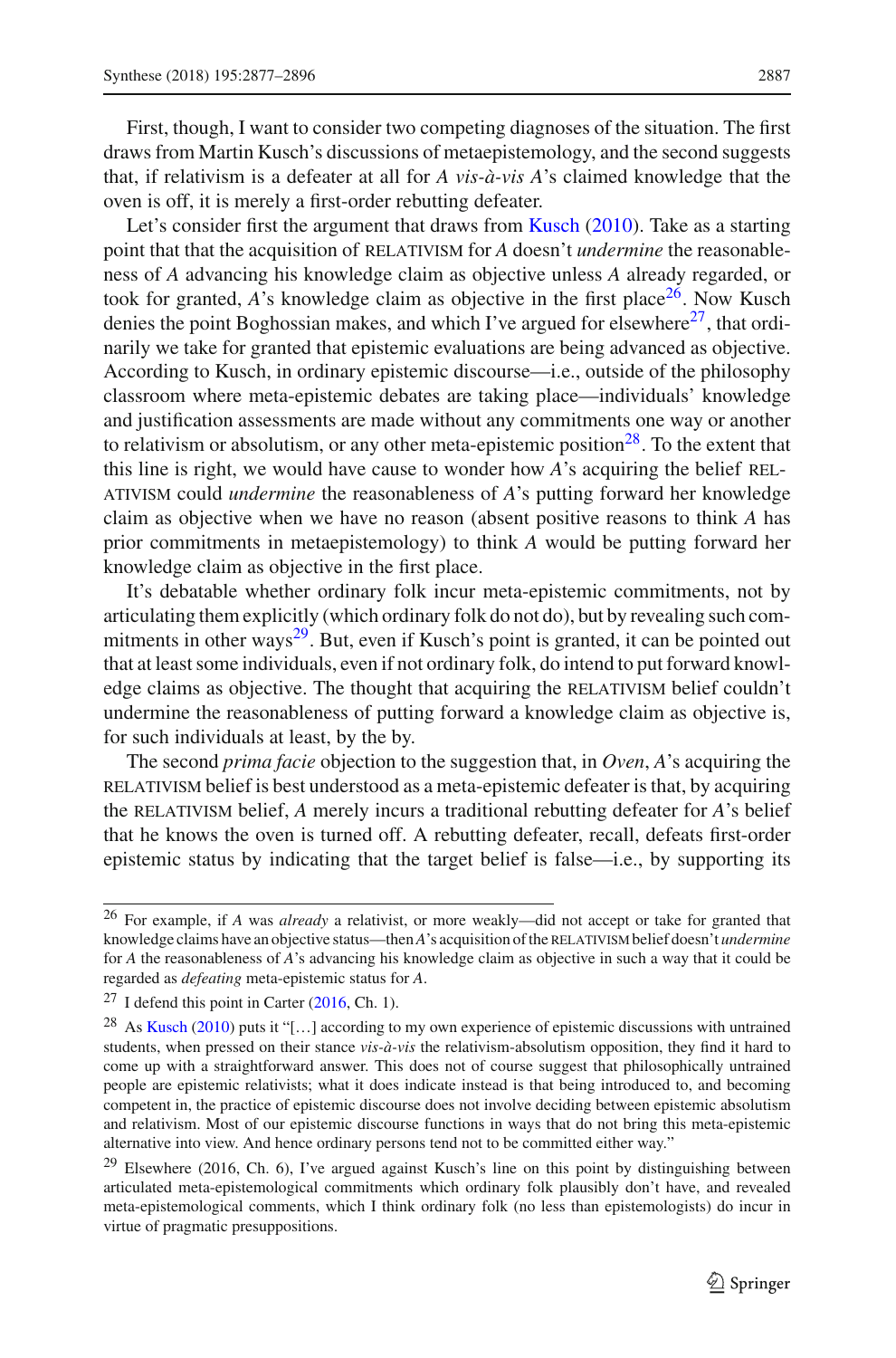denial. There's at least one indirect way of making the argument that when *A* comes to believe relativism, *A* acquires a rebutting defeater for *A*'s would-be knowledge that the oven is off in virtue of acquiring evidence that *A* does not *know* the oven is not off. Here is the reasoning: (i) Knowledge requires truth<sup>30</sup>. (ii) *A*'s evidence for relativism is evidence that *B's* assessment that *A* does not know that the oven is off, is true (as this is what MacFarlane's semantics predicts). (iii) Given that knowledge implies truth, evidence for RELATIVISM is thus evidence that (assuming bivalence $31$ ) it's *not* the case that the oven is off. Thus, (again, given that knowledge implies truth) evidence for RELATIVISM is evidence that *A* does *not* know that the oven is off.

The problem with the above line of reasoning is that it would be viable only if we unpack the first premise—that knowledge implies truth—as the objectivist unpacks it, but not as the relativist unpacks it. The relativist unpacks the slogan that knowledge implies truth differently from the objectivist, so that from "*A* knows that *p*" we cannot infer that "*p* is true for  $B^{\prime\prime}$ <sup>32</sup>. An argument aimed at establishing whether *A*'s acquiring the belief RELATIVISM is a rebutting defeater for *A*'s knowledge that the oven is turned off should be in principle *neutral* with respect to whether relativism is true or false; it shouldn't *require* that the view be false (by depending on unpacking the slogan 'knowledge requires truth' in a way that is off limits to the relativist). Thus, the diagnostic story on which *Oven* is best interpreted as one where *A* acquires (by coming to believe relativism) merely a first-order rebutting defeater is not compelling. It is a story which, in short, begs the question against the relativist.

Yet, after *A* acquires the RELATIVISM belief, *A* really does incur *some* kind of epistemic loss *vis-à-vis A's* purported knowledge that the oven is turned off, provided (to control for Kusch's objection) that we suppose*A*is among those who had previously put forward the claim as objective. *A*'s acquired, on the view I'll now turn to clarifying, a meta-epistemic defeater—the acquisition of the relativism belief *is* significant *visà-vis* the epistemic status of *A*'s claim to know the oven is off. But the significance is best appreciated at the second-order, not the first.

#### <span id="page-11-0"></span>**4 Meta-epistemic defeat**

I've indicated in Sects. [2](#page-2-1) and [3](#page-8-0) that in cases like *Lemonade* and *Oven*, we have circumstances where an individual acquires a new belief which seems to downgrade the

<span id="page-11-1"></span><sup>&</sup>lt;sup>30</sup> This is near-unanimously accepted. For one recent voice of dissent, at least as regards the ordinary concept of knowledge, see [Hazlett](#page-18-31) [\(2010\)](#page-18-31).

<span id="page-11-2"></span><sup>&</sup>lt;sup>31</sup> Note that the relativist can preserve bivalence relative to contexts of assessment, in the sense that a sentence is either true or false but not both relative to a particular context of assessment. For some relevant discussion on this point, see MacFarlane [\(2014](#page-18-2), Ch. 2), concerning standard objections to relativism about truth.

<span id="page-11-3"></span><sup>&</sup>lt;sup>32</sup> There are close parallels between this way of begging the question against the relativist, and the way in which, as [Burnyeat](#page-17-8) [\(1976\)](#page-17-8) notes, Plato is often accused by commentators of begging the question against Protagoras in the *Theatetus*, in the famous peritrope or 'self-refutation' argument against Protagoras's global relativism. Consider, in particular, Plato's remarks, at 171ab, that proceed as follows: "[…]it [The Truth that Protagoras wrote] has this exquisite feature: on the subject of his own view, agreeing that everyone judges what is so, he for his part [Protagoras] presumably concedes to be true the opinion of those who judge the opposite to him in that they think that he is mistaken… Accordingly, he would concede that his own view is false, if he agrees that the opinion of those who think him mistaken is true" (*Theatetus*, 171ab).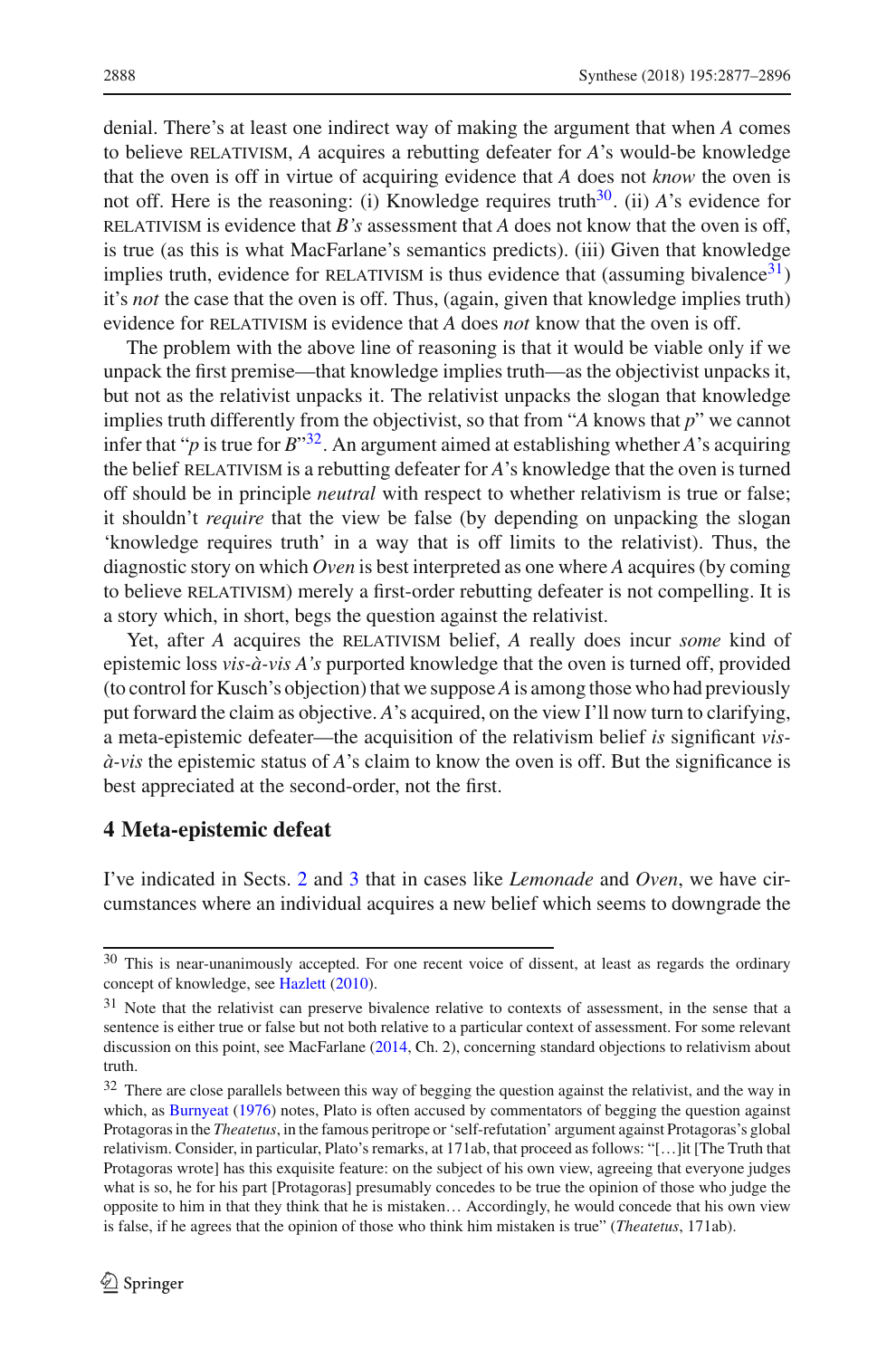epistemic status of the target belief in each case, though not in the way that first-order defeaters downgrade epistemic status. I've indicated that the right way to think of these cases is in terms of *meta*-epistemic defeat. In this section, I want to consolidate some of the key features of meta-epistemic defeaters, sharpen their aspects of contrast with first-order defeaters, and in the process raise some new puzzles that I think future work on meta-epistemic defeat needs to address.

It will be helpful to begin by noting one very crucial difference between traditional first-order defeaters and the kind of meta-epistemic defeaters considered in Sects. [2](#page-2-1) and [3,](#page-8-0) as this difference is relevant to how we should articulate a key point about the mechanisms of meta-epistemic defeat. To a first approximation, while both first-order and meta-epistemic defeaters defeat epistemic status (construed generally), meta-epistemic defeaters do so in a way that occurs entirely at the *reflective* level, but not the object level. For a given belief, *p*, facts about what other beliefs I have can cause first-order epistemic status simply not to obtain, *vis-à-vis*, *p*. Second-order status is different. The matter of whether this status *actually* obtains it is not sensitive to what I believe. And so therefore, lest we be radical constructivists about meta-epistemic status, for any belief *q* that I might form, if *q* in some way defeats the meta-epistemic status *M* of a target belief, *p*, it will not do so by actually causing *p* to lack  $M^{33}$  $M^{33}$  $M^{33}$ .

But, as I've indicated in Sects. [2](#page-2-1) and [3,](#page-8-0) there remains an important sense in which the overall epistemic status of certain particular beliefs *is* sensitive to the acquisition of new meta-epistemic beliefs I acquire, such as error theory and relativism. And this is so *even though* the acquisition of such beliefs does not defeat first-order status, *nor* does it cause second-order status to fail to obtain given that (again, lest we be radical constructivists) the obtaining of second-order status is insensitive to our acquisition of particular beliefs about second-order status.

The right way to make sense of the mechanisms by which meta-epistemic defeaters (like error theory and relativism) defeat the meta-epistemic status of a given belief is as follows: for some individual *S*, and first-order target belief,*F*, *S*'s acquisition of a meta-epistemic defeater *M* defeats the meta-epistemic status, α, of *F* not by causing  $\alpha$  to fail to obtain, with respect to *F*, but by reflectively undermining for *S*, α, with respect to *F*. α is reflectively undermined for *S*, with respect to *F*, when α is caused to be rationally unavailable as a first-order mode of presentation, with respect to *F*, for *S*.

A mode of presentation (in the Fregean sense) is a way of thinking  $34$ . One notable way of thinking about something is *as* oneself, as in the case of *de se* attitudes. When I think of something under this mode, certain dispositions follow, e.g., I am inclined to

<span id="page-12-0"></span><sup>33</sup> Here is a simple example to make this point. Suppose, *ex hypothesi*, that knowledge claims really are objective. If that's the case, then when, in cases like *Oven*, someone comes to believe otherwise, the status of one's knowledge-claims doesn't thereby lose that status in any way. This is to say that, if knowledge is objective, then for any item of knowledge *K* I have, *K* has an objective status, and it has this status no matter what I believe about knowledge as a kind of attitude, and no matter whether I believe that all my knowledge is relative (in the sense claimed by MacFarlane). First-order status, (e.g., whether I know or am justified in believing that the oven is off) is sensitive to what I believe in a way that second-order or meta-epistemic status (e.g., whether my would-be knowledge that the oven is off is objective in character) is not.

<span id="page-12-1"></span><sup>&</sup>lt;sup>34</sup> For discussion, see for example [Evans](#page-18-32) [\(1982](#page-18-32)). Cf., Stanley [\(2011](#page-19-6), Ch. 4).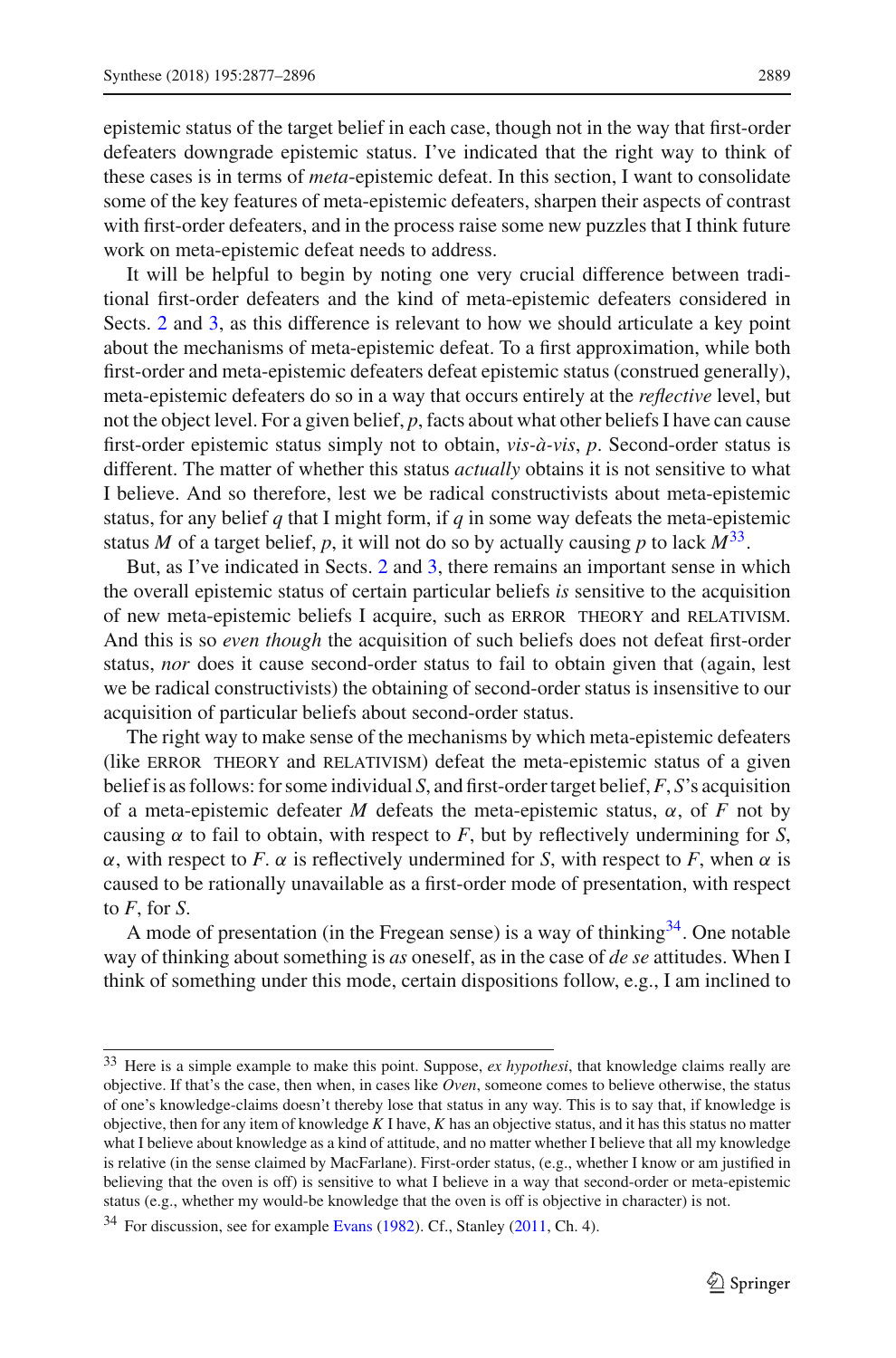use first-person pronouns[35](#page-13-0). Another much discussed mode of presentation is *practical*. Stanley and Williamson (2001), in defending the thesis that knowledge-how is a kind of propositional knowledge under a practical mode of presentation, put it this way:

Thinking of a person as oneself entails being disposed to behave in certain ways, or form certain beliefs, given relevant input from that person. Similarly, thinking of a place as here entails being disposed to behave in certain ways, or form certain beliefs, given relevant input from that place. Analogously, thinking of a way under a practical mode of presentation undoubtedly entails the possession of certain complex dispositions. It is for this reason that there are intricate connections between knowing-how and dispositional states. (2001, p. 429)

Likewise, thinking of one's first-order epistemic status *as* objective plausibly entails certain complex dispositions. In the case of *Oven*, one such disposition (on the part of *A*) will be to regard *B* as making a mistake when *B* says that *A* does not know that the oven is off. Thinking about one's knowledge claim as objective will also entail a disposition to regard things like local social contingencies and personal knowledgestandards to be irrelevant to discovering the truth of one's knowledge claim<sup>36</sup>.

I've said that meta-epistemic defeaters defeat (in their own idiosyncratic way) by reflectively undermining meta-epistemic status, and further that meta-epistemic status is reflectively undermined when is rationally unavailable as a first-order mode of presentation. This is not to say that it is not available *at all* as a first-order mode of presentation. For example, in the case of *Oven*, even after *A* comes to believe that MacFarlane's arguments for a relativist treatment of "knows" are persuasive, *A* is nonetheless *capable* of continuing to think of *A*'s knowledge claim—i.e., that *A* knows the oven is turned off—under an objective mode of presentation, and so can potentially continue to manifest the complex dispositions that are entailed by thinking of *A*'s knowledge claim under an objective mode. But doing so is no longer rational by *A*'s own lights, given *A*'s having the belief RELATIVISM<sup>37</sup>. This is why being reflectively undermined is articulated in terms of a mode of presentation being *rationally* unavailable (as opposed to *merely* unavailable). The epistemic loss one incurs *via* meta-epistemic defeat is best understood in terms of this kind of rational unavailability of the objective mode, and hence not (implausibly) in terms of the non-obtaining of the objectivity of the first-order knowledge-claim.

I now turn to a question that was raised in Sect. [2,](#page-2-1) in the discussion of error-theoretic defeaters, though never satisfactorily resolved. In Sect. [2,](#page-2-1) it was shown that error-

<sup>35</sup> See [Lewis](#page-18-33) [\(1979](#page-18-33)) for the canonical presentation. See also [Ninan](#page-18-34) [\(2010](#page-18-34)) for an overview.

<span id="page-13-1"></span><span id="page-13-0"></span><sup>&</sup>lt;sup>36</sup> Furthermore, it's plausible to suppose that thinking of one's first-order epistemic status under an objective mode disposes one to take certain additional claims as pragmatic presuppositions (in the sense of [Grice](#page-18-35) [1991](#page-18-35) and Stalnaker [1974](#page-19-7); [1978](#page-19-8)) which influence the kind of conversational moves one is inclined to make when discussing epistemic status. See Carter [\(2016,](#page-18-8) Ch 1) for discussion.

<span id="page-13-2"></span><sup>37</sup> Consider an analogy to *de se* attitudes. Suppose due to a brain injury, I come to believe that I am D.B. Cooper. I begin thinking of D.B. Cooper as myself, and come to think of D.B. Cooper by using first-person pronouns. Under such a circumstance, I might acquire good evidence—e.g., from doctors and historians that I am not D.B. Cooper. However, if we suppose my conviction that I am D.B. Cooper is recalcitrant, I can continue thinking of myself as D.B. Cooper, as a matter of psychological possibility. I can just no longer continue to do so rationally, provided I believe the testimony from the doctors and historians.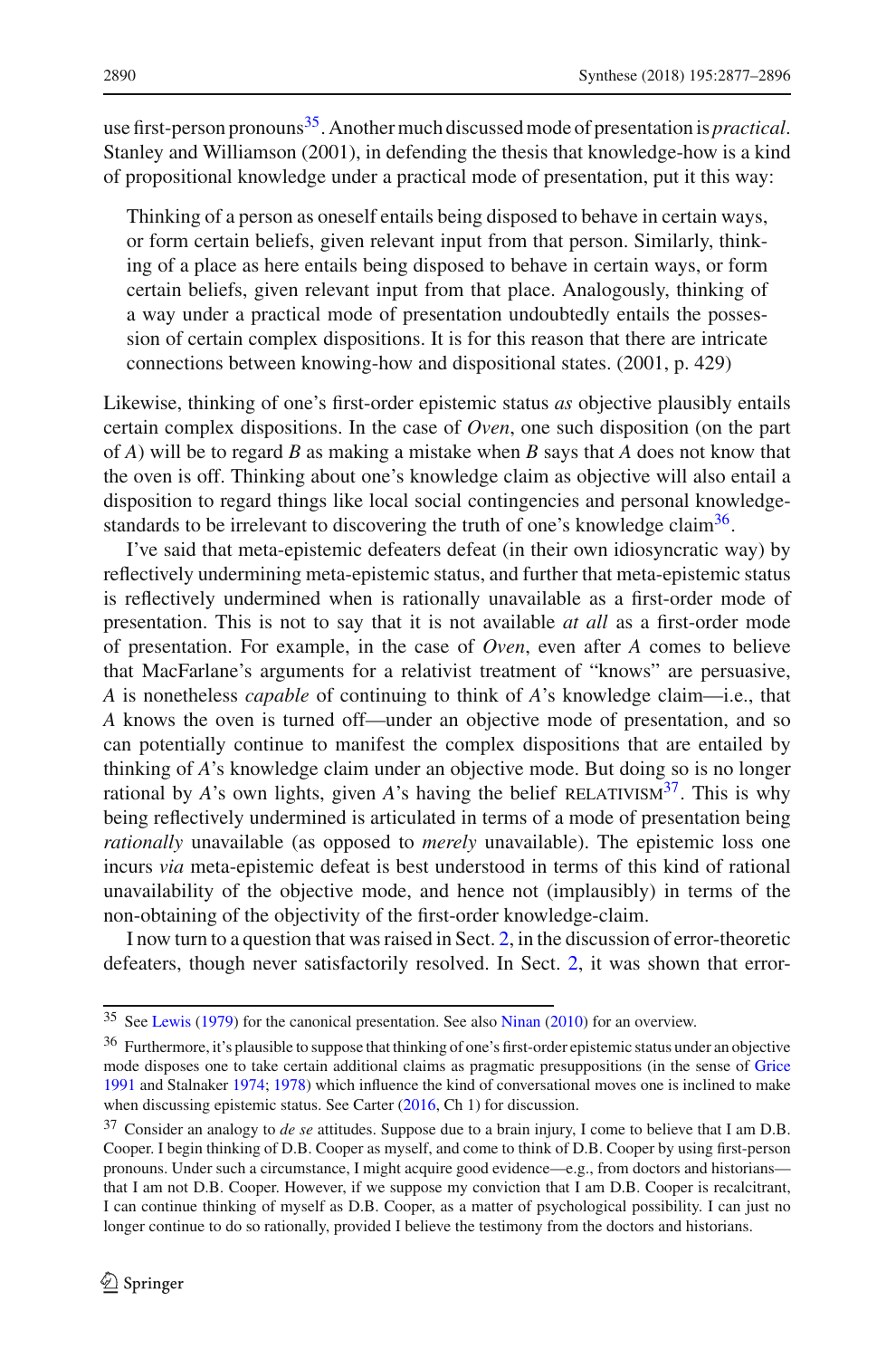theoretic defeaters are not defeated by the production of the very kinds of reasons that defeat paradigmatic no-reason defeaters. And so the conclusion drawn in that section was that error-theoretic defeaters are thereby *not* no-reason defeaters.

That point was meant to dispel the idea that cases like *Lemonade* can be accounted for in terms of traditional (first-order) mechanisms of defeat. But this invites a more general question. Can meta-epistemic defeaters be defeated, and if so, how? As it turns out, this question generates some interesting puzzles, the solutions to which might potentially, at least—be special cases of more general solutions to certain problems in the epistemology of disagreement (a point, I'll return to).

Let's begin by running an idealization on the *Lemonade* case, focusing on structure. Suppose *A* believes that *p*, on the basis of reason *R*. *A* then comes to acquire a belief,  $q$ , where  $q$  is the belief that epistemic error theory is true. On the diagnosis I'm offering, articulated in the language introduced in this section, *A*'s acquisition of *q* is a meta-epistemic defeater, *vis-à-vis* the meta-epistemic status of  $p$ , for  $A$ , by (in short) reflectively undermining its meta-epistemic status for *A*, by rendering rationally unavailable for *A* a realist mode of presentation of this epistemic status (i.e., that it is based on a reason) of *A*'s belief that  $p^{38}$ . Now, how might this meta-epistemic defeater *itself* be defeated?

The most natural candidate answer is to suppose that *A* could accomplish this through the acquisition of a further belief  $q^*$ , where  $q^*$  is just the denial of ERROR-THEORY. After all, in *Lemonade*, if I acquire beliefs that MOUNTAIN DEW and hallucination are false, both of these new beliefs are paradigmatic defeater defeaters for MOUNTAIN DEW and HALLUCINATION. So wouldn't the acquisition of the belief that error theory is false suffice to defeat error theory in its capacity as a meta-epistemic defeater?

Perhaps not. In order to appreciate this point, first consider that various epistemically-irrelevant psychological factors could *cause* you to lose your errortheorybelief, where these causal facts are not rational descriptions of how the defeater is defeated $39$ . But once the aim in play is clarified as that of giving a rational description of how a meta-epistemic defeater might itself be defeated, it becomes much less straightforward to see how the acquisition of a belief that is the negation of the metaepistemic defeater could itself defeat the meta-epistemic defeater in question<sup>40</sup>—at least in the error-theoretic and relativist cases envisioned.

<span id="page-14-0"></span><sup>38</sup> Following [Miller](#page-18-15) [\(2014](#page-18-15)) I am taking realism, for a given domain, to have commitments regarding existence and independence. Error-theory, on Miller's taxonomy, does not deny that *if* there were epistemic reasons, they would be mind-independent in the relevant sense. The error-theorist denies the existence leg of realism, by insisting that the property of 'being an epistemic reason' is never instantiated, and that there are no 'epistemic reason' facts. For discussion, see Carter [\(2016](#page-18-8) Ch. 1).

<span id="page-14-1"></span><sup>&</sup>lt;sup>39</sup> You might, for example, suffer brain trauma that causes you to simply forget you ever heard of Jonas Olson's theory, much less that you were persuaded by it. In such a circumstance, ERROR-THEORY, as a meta-epistemic defeater, is simply 'removed', in the way that ordinary first-order defeaters can be removed by similar non-rational mechanisms. But this isn't a rational description of the mechanisms of defeater defeaters.

<span id="page-14-2"></span><sup>40</sup> The same point holds, *mutatis mutandis* for the acquisition of a belief that indicates the process leading to the meta-epistemic defeater was reliably formed.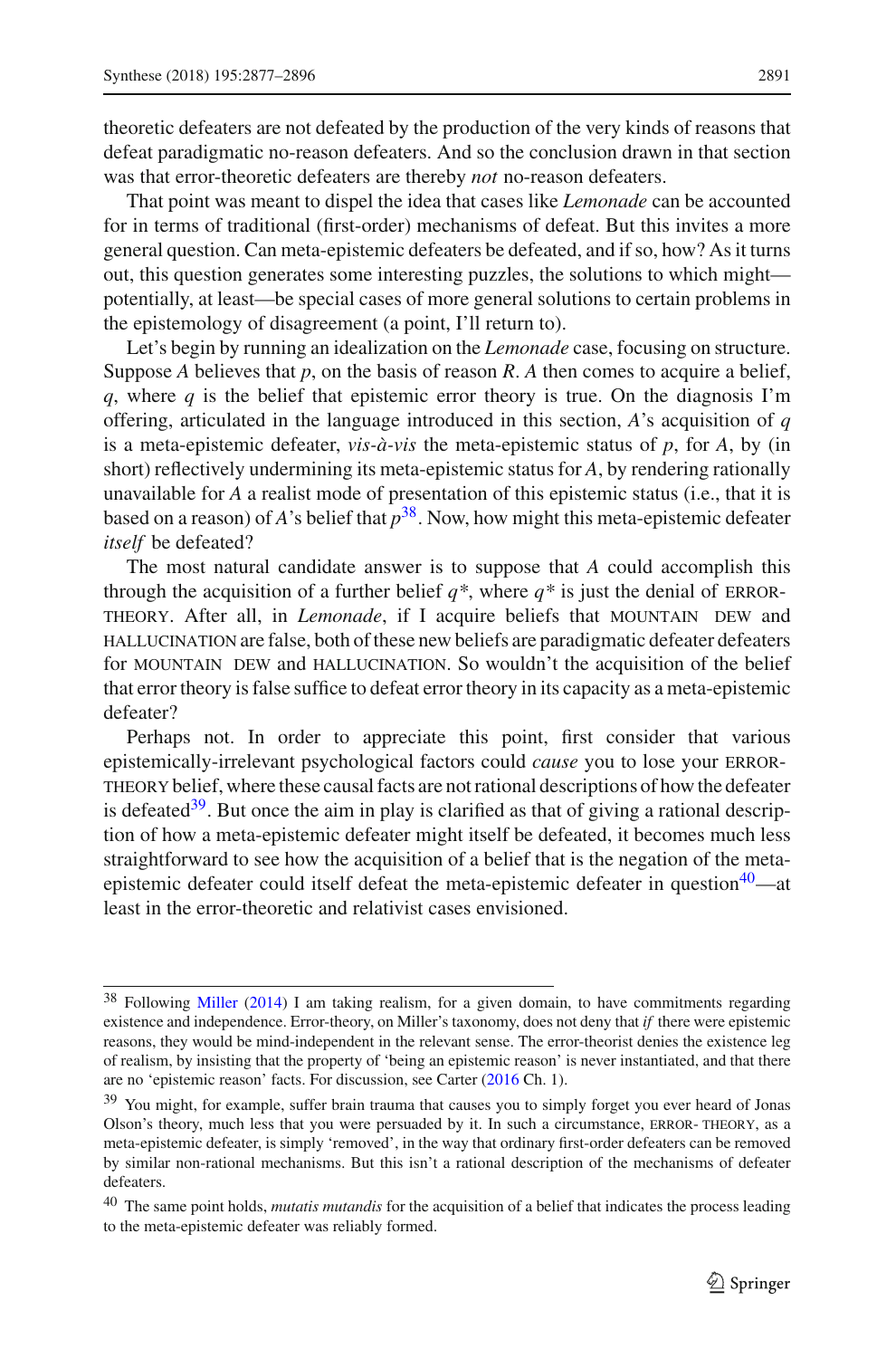Consider, after all, once you believe error- theory, it's rationally unavailable for you to think of your newly acquired reasons for believing the denial of error theory *as* reasons for believing the denial of error theory, just as it is rationally unavailable for you to regard your reasons for believing there is lemonade in the professor's glass *as* reasons for believing there is lemonade in the professor's glass. But then, it's not clear how, *even if* you come (on the basis of believing a new proposition, which is the denial of ERROR THEORY) to no longer believe the ERROR THEORY belief, that your doing so qualifies as rational by your own lights. Accordingly, it's not clear how the acquisition of a belief that is the negation of error theory would suffice to defeat error- theory in its capacity as a meta-epistemic defeater. I'm using the case of an illustrative example, though a parallel kind of problem arises in the case of *Oven*, with respect to the matter of how to rationally defeat the belief that knowledge-ascriptions are relative, by coming to form a new belief which by your own lights could aspire only to relative knowledge $41$ .

I have, to be clear, not suggested that meta-epistemic defeaters are indefeasible. Surely meta-epistemic defeaters *can* be defeated. More weakly, I've suggested that the mechanisms by which meta-epistemic defeaters stand subject to defeat themselves is not straightforward, and in an important respect, puzzling. Here, I think, is the source of conundrum: the acquisition of a new meta-epistemic belief (such as ERROR THEORY and RELATIVISM) can reflectively undermine (in the sense I've articulated) not *merely* the meta-epistemic status of beliefs we *already* have. But, moreover, the acquisition of such a belief can influence which modes of presentation are rationally available and which are rationally unavailable *vis-à-vis* new beliefs we might accept. And this is why defeating a meta-epistemic defeater isn't as simple as just coming to believe its negation, at least, in so far as we're interested in how meta-epistemic defeaters could be rationally (by the lights of the agent) defeated or neutralised.

To the extent that the general account of meta-epistemic defeat I've proposed is on the right track, the matter of articulating the mechanisms by which meta-epistemic defeaters are themselves defeated raises important questions that work on metaepistemic defeat needs to address. I want to conclude by gesturing toward a potential

<span id="page-15-0"></span><sup>41</sup> With reference to *Oven,* when *A* comes to embrace MacFarlane's arguments for an assessment-sensitive semantics for knowledge attributions, *A*'s new belief—i.e., RELATIVISM—reflectively undermines for *A* the meta-epistemic status of *A*'s first-order knowledge claim, that *A* knows that the oven is off, by rendering rationally unavailable 'objectivity' as a first-order mode of presentation, with respect to *A*'s knowledge claim, for *A*. This is the application of my view at any rate. Now, how might *this* (relativist) meta-epistemic defeater be defeated? Again, let's consider the straightforward idea: that *A* comes to acquire a new belief, not- relativism which is just the denial of relativism. Does *A* thereby acquire a defeater defeater for relativism in relativism's capacity as a meta-epistemic defeater? Things here are (at best) not straightforward. Again, to reiterate, for a defeater be rationally defeated, we need a story for how the subject can rationally, in light of what she already believes, dismiss the original meta-epistemic defeater on the basis of her acquisition of some new belief—i.e., the defeater defeater. But, once *A* believes RELATIVISM, *A* can rationally interpret, for any belief, *x*, which *A* considers, *x* as a belief that aspires to mere relative (i.e., assessment-sensitive) knowledge, for *A*. This includes beliefs whose content are the very denial of relativism, which means that by *A*'s lights, the content relativism *is false* is something that aspires for *A* to the status of mere relative knowledge, such that, if *A* knew the content, it would not get an absolute truth value by *A*'s own lights. It is accordingly at least not straightforward how *A*'s acquisition of this new belief, then, is something which would entitle *A* to rationally dismiss the meta-epistemic defeater *A* had previously acquired.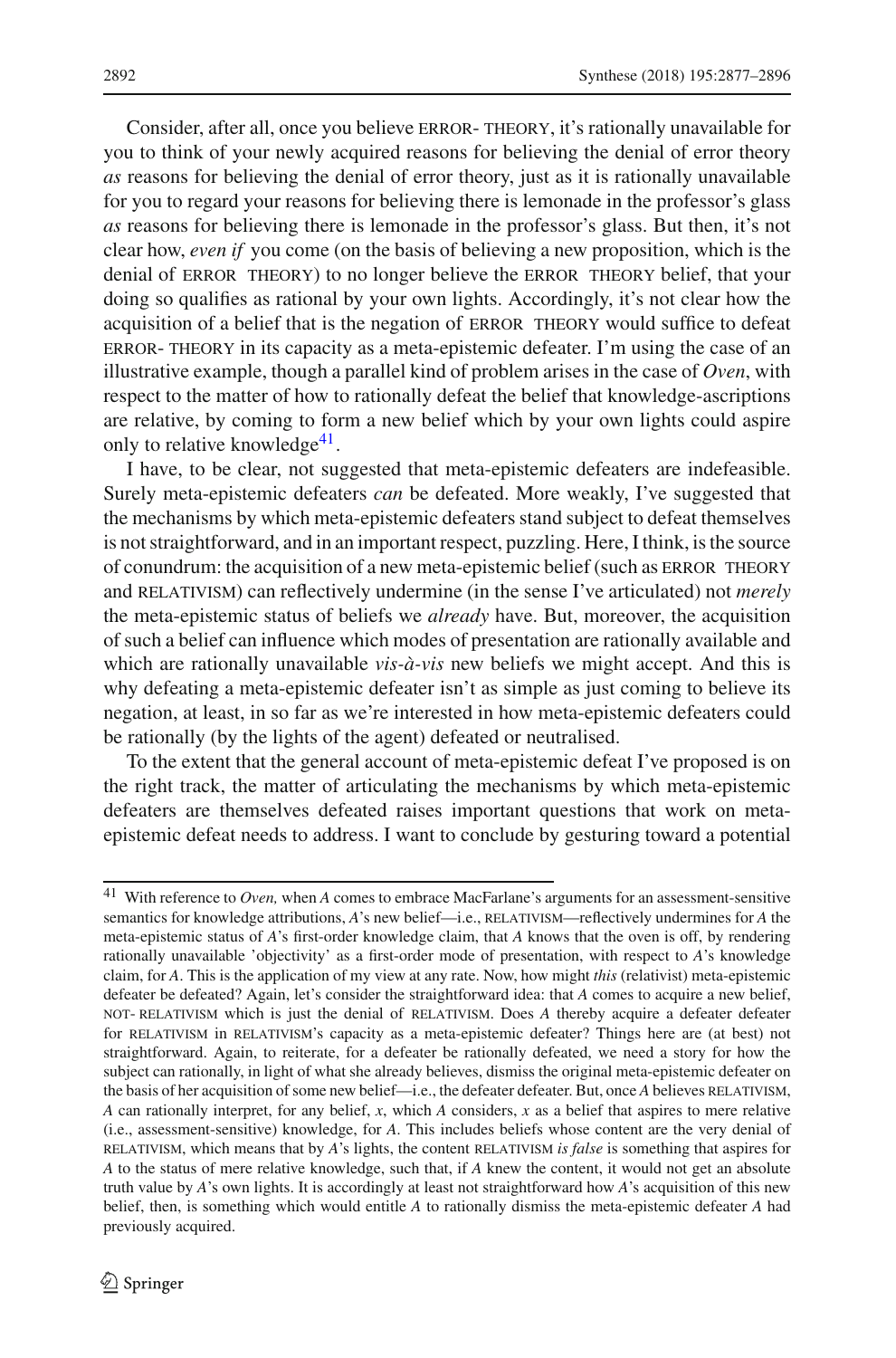way forward, by drawing some parallels with some of the literature on disagreement, and in particular, cases featuring deep disagreement.

Let's call a disagreement 'deep' if it has the following features: (i) there is a disagreement about the truth of some target proposition,  $p$ ; and (ii) there is a disagreement about what kind of epistemic standards are relevant to adjudicating whether  $p^{42}$ . One very famous such disagreement is the early 17th century dispute between Galileo and Cardinal Bellarmine. The "*p*" in this dispute can be represented as the claim that heliocentrism is true (a claim Galileo accepted and Bellarmine denied). What's epistemologically noteworthy about this case is that, given Galileo's and Bellarmine's very different background beliefs about what kinds of evidence are relevant to adjudicating matters of the cosmos (viz., scientific or scriptural), it looked to one another, and to some commentators, that neither was in a position to rationally persuade the other<sup>43</sup>. In short, neither was in a position to think of what the other regarded as evidence  $(vis-\hat{a}-vis\ p)$  *as* evidence<sup>44</sup>.

The matter of whether this kind of deep dispute could potentially be rationally resolvable has been a notable point of contention<sup>45</sup>. For our purposes, we needn't take a stand. What's relevant is that the philosophical problem of determining how metaepistemic defeaters might themselves be defeated has features which closely mimic some of the well-established difficulties that feature in cases of deep disagreements.

In particular, consider that—in Bellarmine vs. Galileo—neither was in a position to think of what the other regarded as evidence (*vis-à-vis p*) *as* evidence. This can be appreciated as a social-epistemic variant of our own problem, of accounting how, for a given individual, a meta-epistemic defeater might itself be defeated through the acquisition of new beliefs. In both cases, the acquisition of such beliefs (which seem like they would be best candidates to, respectively, induce rational persuasion, and to rationally defeat a meta-epistemic defeater) are reflectively unavailable under the kind

<span id="page-16-0"></span><sup>42</sup> [Hales](#page-18-36) [\(2014](#page-18-36)) regards disagreements which have this feature irreconcilable, and takes the existence of such disagreements to motivate relativism. For critical discussion of this argument, see Carter [\(2016,](#page-18-8) Ch. 4).

<span id="page-16-1"></span><sup>&</sup>lt;sup>43</sup> For example, given Galileo's background beliefs, the evidence of planetary and lunar movements issued by his telescope supported the heliocentric model and counted against the geocentric model. But, given Bellarmine's background beliefs, including his beliefs about what counts as evidence for propositions about the cosmos, the information issued by the telescope did not point to heliocentrism, given that scripture was taken to be the basic source of celestial evidence and the information provided by the telescope seemed at odds with it. Galileo and Bellarmine were deadlocked.

<span id="page-16-2"></span><sup>44</sup> For instance, one thing which stands in the way of (for instance) Bellarmine being disposed to be rationally persuaded by the telescopic evidence presented by Galileo is that Bellarmine is already rationally committed (in light of what he already believes *about what counts as evidence*) to interpret new information he uncovers in a particular way. The appreciation of the telescopic evidence *as* evidence for heliocentricm was, to use the language introduced previously, rationally unavailable to him, as a mode of presentation. He could not rationally, by his own lights, think of the evidence *as* evidence. It is no surprise, then, that no particular claim which Galileo could put forward would be a candidate for swaying him.

<span id="page-16-3"></span><sup>&</sup>lt;sup>45</sup> Various epistemological interpretations of this dispute have been noted by [Rorty](#page-18-11) [\(1980\)](#page-18-11), [Boghossian](#page-17-1) [\(2006](#page-17-1)), [Siegel](#page-18-37) [\(2011\)](#page-18-37), [MacFarlane](#page-18-26) [\(2009\)](#page-18-26), [Hales](#page-18-36) [\(2014\)](#page-18-36) and [Carter](#page-18-8) [\(2016](#page-18-8)), among others. In particular, what has been a point of dispute is two related issues. Firstly, are disagreements with this kind of structure rationally resolvable? Secondly, if no, does this kind of 'epistemic incommensurability' motivate epistemic relativism? For a recent negative answer, see [Carter 2016,](#page-18-8) Ch. 4.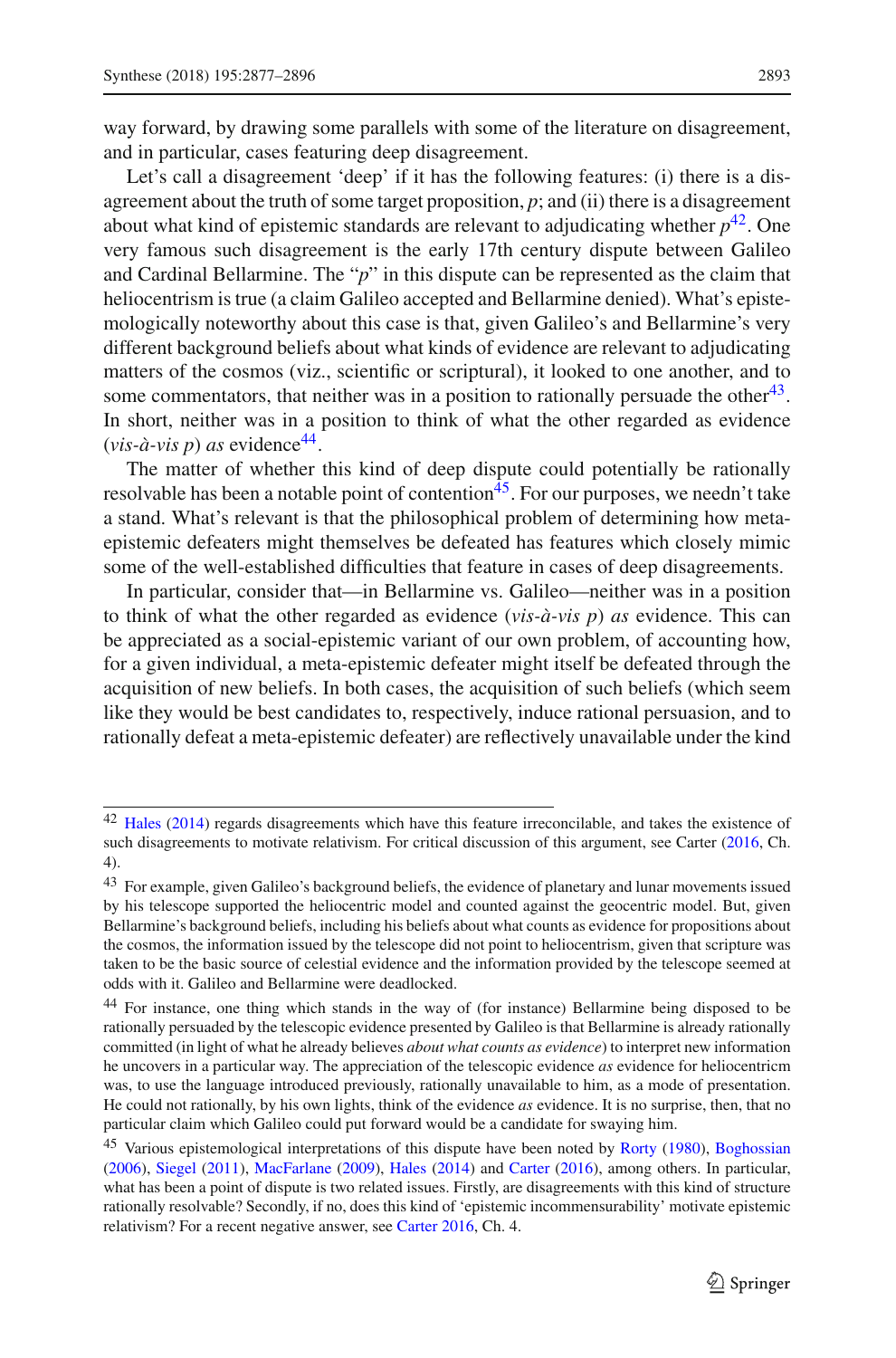of mode of presentation which would make these objectives possible, in light of the agents' background beliefs.

In sum, a satisfying account of how rational persuasion might be possible in cases of deep disagreements would very plausibly shine light on how we could model the defeasibility of meta-epistemic defeaters. I indicated that a solution to the latter might in fact be a special case of the solution to the former, which is why I think future work on meta-epistemic defeat would benefit from interfacing with social-epistemic debates about disagreement.

### **5 Conclusion**

In this paper, I've attempted to locate a kind of epistemic defeat—i.e., *meta-epistemic defeat—*which is epistemically interesting in its own right, and which can downgrade epistemic status through mechanisms that are importantly different from more traditional kinds of epistemic defeaters. Meta-epistemic defeaters *reflectively undermine* meta-epistemic status, by rendering such status rationally unavailable as a first-order mode of presentation. Further, it's been shown that meta-epistemic defeaters raise difficult puzzles when it comes to accounting for how meta-epistemic defeaters themselves can be defeated. I concluded by gesturing toward a kind of epistemic parallel between this problem and a related social-epistemic problem in the literature on deep disagreement; future work on meta-epistemic defeat could accordingly benefit by exploring further points of connection between meta-epistemic defeat and deep disagreements in social epistemology.

**Acknowledgements** Thanks to Emma C. Gordon, Lukas Lewerentz, Luca Moretti, Tommaso Piazza, Duncan Pritchard and two anonymous referees at *Synthese* for helpful discussion.

**Open Access** This article is distributed under the terms of the Creative Commons Attribution 4.0 International License [\(http://creativecommons.org/licenses/by/4.0/\)](http://creativecommons.org/licenses/by/4.0/), which permits unrestricted use, distribution, and reproduction in any medium, provided you give appropriate credit to the original author(s) and the source, provide a link to the Creative Commons license, and indicate if changes were made.

#### **References**

- <span id="page-17-5"></span>Alfano, M. (2012). Expanding the situationist challenge to responsibilist virtue epistemology. *Philosophical Quarterly*, *62*(247), 223–249.
- <span id="page-17-6"></span>Alfano, M. (2014). Expanding the situationist challenge to reliabilism about inference. In A. Fairweather (Ed.), *Virtue epistemology naturalized* (pp. 103–122). New York: Springer.
- <span id="page-17-7"></span>Baghramian, M., & Adam C, J. (2015). Relativism. In EN Zalta (ed), Stanford encyclopaedia of philosophy (pp. 1–46). Fall.
- <span id="page-17-3"></span>Baker-Hytch, M., & Benton, M. A. (2015). Defeatism defeated. *Philosophical Perspectives*, *29*(1), 40–66. doi[:10.1111/phpe.12056.](http://dx.doi.org/10.1111/phpe.12056)
- <span id="page-17-4"></span>Bergmann, M. (1997). Internalism, externalism and the no-defeater condition. *Synthese*, *110*(3), 399–417.

<span id="page-17-0"></span>Boghossian, P. (2001). How are objective epistemic reasons possible? *Philosophical Studies*, *106*(1), 1–40.

- <span id="page-17-1"></span>Boghossian, P. (2006).*Fear of knowledge: Against relativism and constructivism*. Oxford: Oxford University Press.
- <span id="page-17-8"></span>Burnyeat, M. (1976). Protagoras and self-refutation in plato's theaetetus. *The Philosophical Review, 85*, 172–95.

<span id="page-17-2"></span>Carter, J. A. (2015). *Group knowledge and epistemic defeat. Ergo*, *2*(28), 711–735.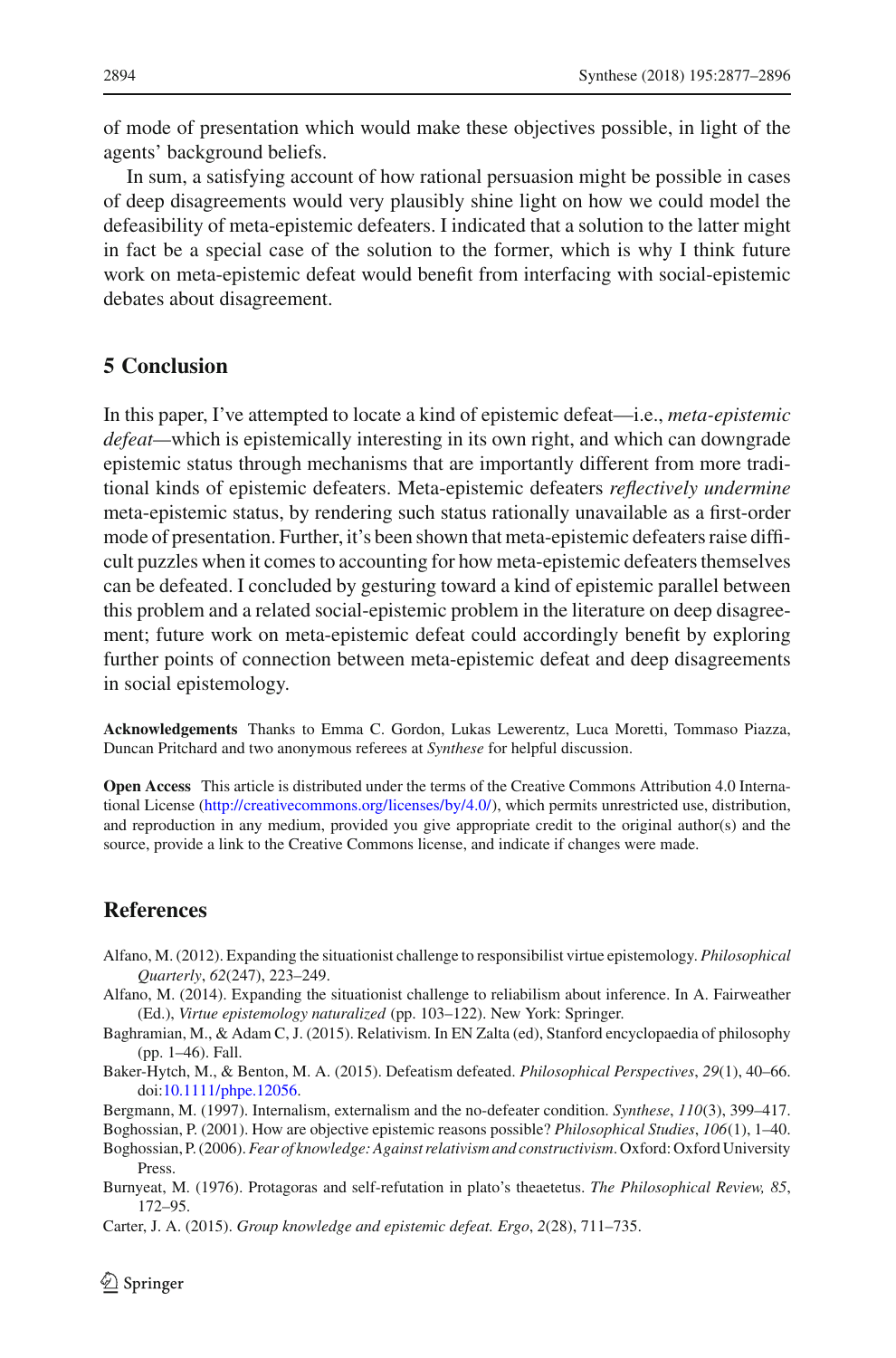- <span id="page-18-8"></span>Carter, J. A. (2017). Epistemological implications of relativism. In J. J. Ichikawa (Ed.), *Routledge handbook of epistemic contextualism*. London: Routledge.
- <span id="page-18-27"></span><span id="page-18-9"></span>Cohen, S. (1986). Knowledge and context. *Journal of Philosophy*, *83*(10), 574–583.
- Cuneo, T. (2007). *The normative web: An argument for moral realism*. Oxford: Clarendon Press.
- <span id="page-18-28"></span>DeRose, K. (1992). Contextualism and knowledge attributions. *Philosophy and Phenomenological Research*, *52*(4), 913–929.
- <span id="page-18-32"></span>Evans, G. (1982). *Varieties of reference*. Oxford: Oxford University Press.
- <span id="page-18-16"></span>Feldman, R. (2000). The ethics of belief. *Philosophy and Phenomenological Research*, *60*(3), 667–695.
- <span id="page-18-20"></span>Forgas, J. P., Goldenberg, L., & Unkelbach, C. (2009). Can bad weather improve your memory? An unobtrusive field study of natural mood effects on real-life memory. *Journal of Experimental Social Psychology*, *45*(1), 254–257.
- <span id="page-18-35"></span>Grice, P. (1991). *Studies in the ways of words*. Cambridge, MA: Harvard University Press.
- <span id="page-18-36"></span>Hales, S. D. (2014). Motivations for relativism as a solution to disagreements. *Philosophy*, *89*(1), 63–82.
- <span id="page-18-30"></span>Hawthorne, J. (2004). *Knowledge and lotteries*. Oxford: Oxford University Press.
- <span id="page-18-31"></span>Hazlett, A. (2010). The myth of factive verbs. *Philosophy and Phenomenological Research*, *80*(3), 497–522. Kölbel, M. (2002). *Truith without objectivity*. London: Routledge.
- <span id="page-18-23"></span><span id="page-18-22"></span>Kölbel, M. (2003). Faultless disagreement. *Proceedings from the Aristotelian Society*, *104*, 53–73.
- <span id="page-18-25"></span>Kompa, N. (2002). The context sensitivity of knowledge ascriptions. *Grazer Philosophische Studien*, *64*(1), 1–18.
- <span id="page-18-10"></span>Kusch, M. (2010). Epistemic replacement relativism defended. In M. Suarez (Ed), *EPSA epistemology and methodology of science: Launch of the European Philosophy of Science Association* pp. (165–75).
- <span id="page-18-4"></span>Lackey, J. (1999). Testimonial knowledge and transmission. *The Philosophical Quarterly*, *49*(197), 471– 490.
- <span id="page-18-19"></span>Lackey, J. (2003). A minimal expression of non-reductionism in the epistemology of testimony. *Nous*, *37*(4), 706–723.
- <span id="page-18-5"></span>Lackey, J. (2005). Memory as a generative epistemic source. *Philosophy and Phenomenological Research*, *70*(3), 636–658.
- <span id="page-18-33"></span><span id="page-18-29"></span>Lewis, D. (1979). Attitudes de dicto and de se. *The Philosophical Review*, *88*(4), 513–543.
- Lewis, D. (1996). Elusive knowledge. *Australasian Journal of Philosophy*, *74*(4), 549–567.
- <span id="page-18-1"></span>MacFarlane, J. (2005). The assessment sensitivity of knowledge attributions. *Oxford Studies in Epistemology*, *1*, 197–233.
- <span id="page-18-26"></span>MacFarlane, J. (2009). Nonindexical contextualism. *Synthese*, *166*(2), 231–250.
- <span id="page-18-21"></span>MacFarlane, J. (2010). Relativism and knowledge attributions. In S. Bernecker & D. Pritchard (Eds.), *Routledge companion to epistemology*. London: Routledge.
- <span id="page-18-2"></span>MacFarlane, J. (2014).*Assessment sensitivity: Relative truth and its applications*. Oxford: Oxford University Press.
- <span id="page-18-12"></span>Mackie, J. (1977). *Ethics: Inventing right and wrong*. London: Harmondsworth.
- <span id="page-18-15"></span>Miller, A. (2014). Realism. In E. N. Zalta (Ed), *The stanford encyclopedia of philosophy*. Winter.
- <span id="page-18-34"></span>Ninan, D. (2010). De se attitudes: Ascription and communication. *Philosophy Compass*, *5*(7), 551–567.
- <span id="page-18-0"></span>Olson, J. (2011). Error theory and reasons for belief. In A. Reisner, & A. Steglich-Petersen (eds.), *Reasons for belief* (pp. 75–93). Cambridge: Cambridge University Press.
- <span id="page-18-14"></span>Olson, J. (2014). *Moral error theory: History, critique, defence*. OUP Oxford: Oxford.
- <span id="page-18-18"></span>Plantinga, A. (1993). *Warrant and proper function*. New York: Oxford University Press.
- <span id="page-18-3"></span>Pollock, J. L. (1986). *Contemporary theories of knowledge*. New York: Rowman and Littlefield.
- <span id="page-18-17"></span>Railton, P. (1997). On the hypothetical and non-hypothetical in reasoning about belief and action. In G. Cullity, B. Gaut (eds), *Ethics and practical reason* (pp. 53–79). Cambridge: Cambridge University Press.
- <span id="page-18-24"></span>Richard, M. (2004). Contextualism and relativism. *Philosophical Studies*, *119*(1), 215–242.
- <span id="page-18-11"></span>Rorty, R. (1980). *Philosophy and the mirror of nature*. Princeton, NJ: Princeton University Press.
- <span id="page-18-7"></span>Seidel, M. (2014). *Epistemic relativism: A constructive critique*. London: Palgrave Macmillan.
- <span id="page-18-13"></span>Shah, N. (2011). *Can reasons for belief be debunked?*. In *Reasons for belief*. Cambridge: Cambridge University Press.
- <span id="page-18-6"></span>Siegel, H. (2013). Relativism refuted: A critique of contemporary epistemological relativism. Dordrecht: Springer Science & Business Media.
- <span id="page-18-37"></span>Siegel, H. (2011). Epistemological relativism: Arguments Pro and Con. In S. D. Hales (Ed.), *A companion to relativism*. Oxford: Wiley-Blackwell.